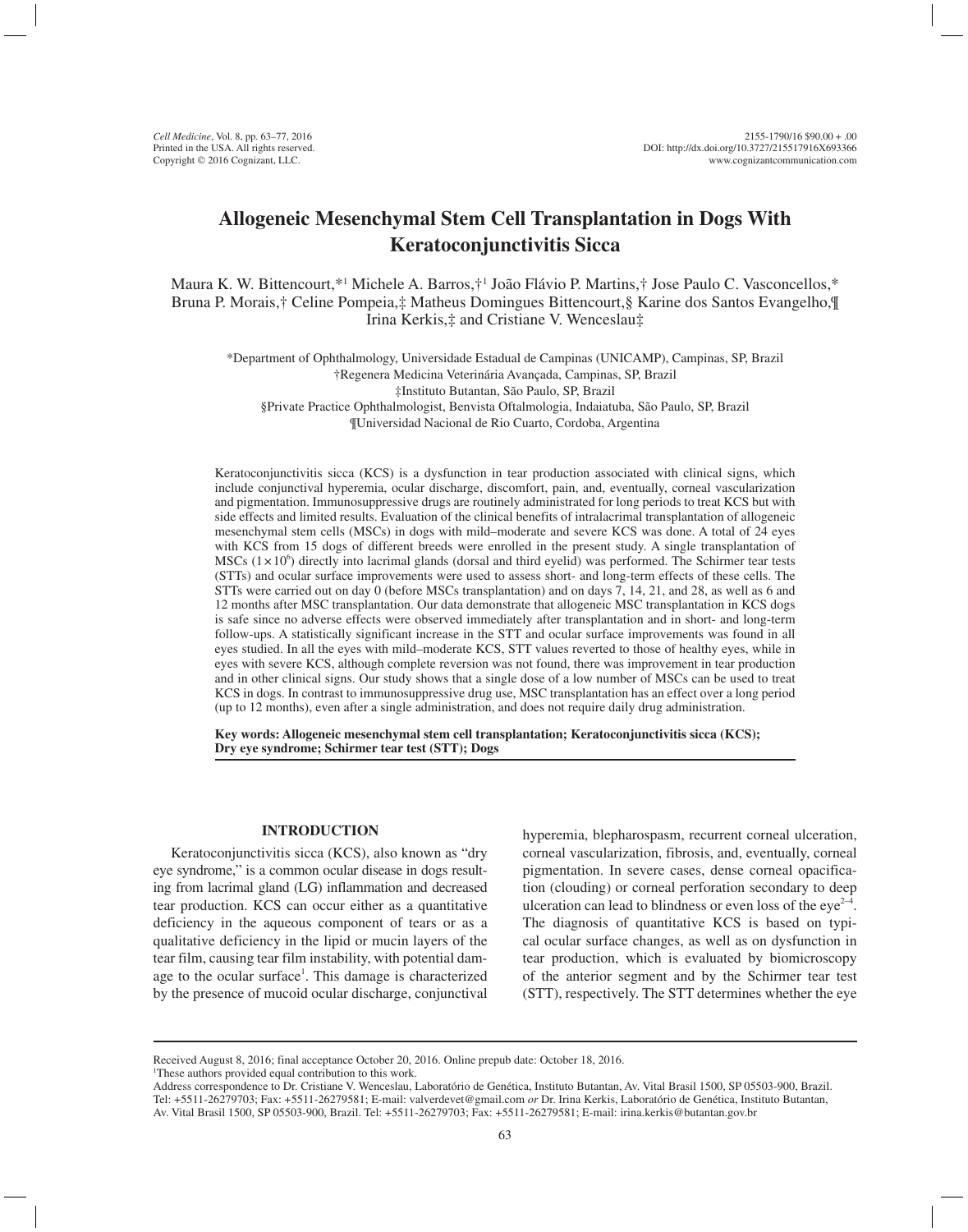produces enough tears to keep it moist and ranges from normal (15–25 mm/min), mild (9–14 mm/min), moderate  $($ >4 to 8 mm/min), to severe  $($ ≤4 mm/min $)$ <sup>3</sup>.

Any condition that impairs the ability to produce adequate amounts of tear film can result in  $KCS<sup>2</sup>$ . Local immune-mediated disease is the most widely accepted cause of KCS based on histopathology of tear-producing glands and on the clinical response to  $immunomodulators<sup>2,5,6</sup>$ . However, other systemic diseases may also be associated with KCS, such as infection with canine distemper virus, hypothyroidism, diabetes mellitus, and Cushing's disease<sup>7</sup>. In addition, systemic administration of pharmaceutical agents for long periods and at high doses has also been reported to cause dry eye<sup>8</sup>. The most common treatment for KCS is the prescription of immunosuppressive drugs, such as cyclosporine and tacrolimus, which may need to be used indefinitely<sup>9</sup>. Furthermore, some authors believe a small number of dogs are resistant to the action of cyclosporine<sup>10</sup>. It is important to explain to the owner that the dog with KCS needs constant care, such as removal of secretions from around the eyes many times a day to minimize irritation of the eyelids, conjunctiva, and cornea. Thus, efforts are being made to develop alternative therapies to inhibit the immune response and inflammatory processes in order to reduce the suffering of animals with KCS and the need for their constant care.

It is known that mesenchymal stem cells (MSCs) are powerful regulators of the immune response and that they have been shown to be effective in treating various immune disorders in human and animal models $11-19$ . Previous studies have already demonstrated safety aspects of MSC transplantation into the LG and tear

production improvement after MSC transplantation in dogs with  $KCS^{20-22}$ . However, it remains unclear whether MSC transplantation is efficient and leads to a good prognosis—tear production levels reverting to normal in cases of severe KCS, especially in the long term. We thereby carried out the present study to evaluate the effects of MSC transplantation into LGs on tear production and clinical signs in dogs with mild–moderate versus severe KCS.

Veterinary patients, such as dogs, are increasingly recognized as critical translational models of human diseases because the etiopathogenesis of canine diseases is similar to that of humans<sup>23</sup>, particlularly regarding Sjögren's syndrome<sup>24,25</sup>. Sjögren's syndrome is a systemic autoimmune disease diagnosed by its two most common symptoms—dry eyes and dry mouth<sup>24</sup>. For this reason, canine KCS studies may aid in the development of therapeutic interventions that can benefit humans. Over the last few years, there has been an increase in the demand for sophisticated therapies, such as the use of stem cells, in animal companion care, which has led to a surge in stem cell studies using dogs<sup>26</sup>. These studies should provide a unique opportunity for assessing both efficacy and safety of human adult stem cell therapies that can be translated to human medicine.

# **MATERIALS AND METHODS**

# *Animals*

This study comprises a series of dogs with the diagnosis of KCS that were enrolled at Campinas, São Paulo, SP, Brazil, from January 2014 to March 2015 (presented in Table 1). The animal owners signed informed consent

| Dog            | <b>Breed</b>      | <b>Sex</b> | Eye(s)<br>Affected | Age<br>(Years) | <b>Treatment BF MSC</b><br><b>Immunosuppressive Drugs</b> | Treatment<br>With AT |
|----------------|-------------------|------------|--------------------|----------------|-----------------------------------------------------------|----------------------|
|                | Shitzu            | M          | L                  | 3              | N <sub>0</sub>                                            | <b>Yes</b>           |
| $\overline{2}$ | Mongrel           | F          | R                  | 4              | N <sub>0</sub>                                            | N <sub>0</sub>       |
| 3              | <b>Great Dane</b> | F          | R                  | 8              | N <sub>0</sub>                                            | N <sub>0</sub>       |
| 4              | Bulldog           | F          | R and L            | 4              | N <sub>0</sub>                                            | <b>Yes</b>           |
| 5              | Ihasa Apso        | М          | R and L            | 11             | <b>Tacrolimus</b>                                         | N <sub>0</sub>       |
| 6              | Poodle            | F          | $R$ and $L$        | 6              | Tacrolimus                                                | <b>Yes</b>           |
|                | Cocker            | М          | R and L            | 10             | N <sub>0</sub>                                            | N <sub>0</sub>       |
| 8              | ShihTzu           | F          | R                  | 3              | N <sub>0</sub>                                            | N <sub>0</sub>       |
| 9              | Beagle            | M          | R                  | 5              | <b>Tacrolimus</b>                                         | Yes                  |
| 10             | Pit Bull          | F          | R                  | 11             | Ciclosporine                                              | <b>Yes</b>           |
| 11             | Ihasa Apso        | F          | $R$ and $L$        | 9              | Tacrolimus                                                | N <sub>0</sub>       |
| 12             | Lhasa             | F          | R and L            | 5              | Tacrolimus                                                | N <sub>0</sub>       |
| 13             | Cocker            | F          | $R$ and $L$        | 12             | Tacrolimus                                                | N <sub>0</sub>       |
| 14             | Lhasa             | F          | $R$ and $L$        | 8              | Tacrolimus                                                | N <sub>0</sub>       |
| 15             | Golden Retriever  | F          | R and L            | 9              | Tacrolimus                                                | Yes                  |

**Table 1.** Dog Description, Including Medication Use

Artificial treatment (0.2% sodium hyaluronate) was allowed to continue throughout the study. Use of immunosuppresants was discontinued 1 month before transplantation and throughout the study. R, right eye; L, left eye; BF, before; AT, artificial tears; F, female; M, male.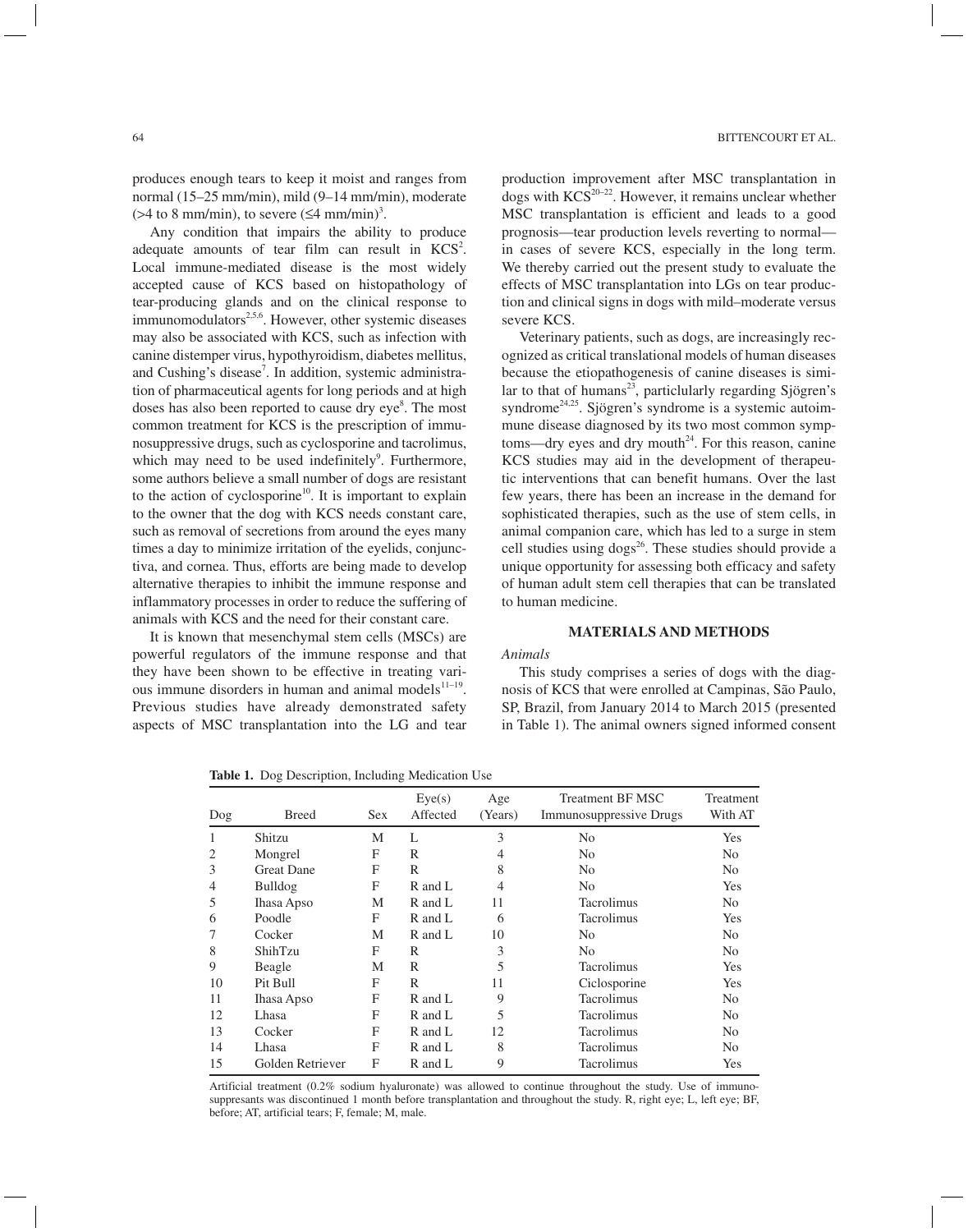forms. All practices adhered to the standards for the care and use of laboratory animals established by the Universidade Estadual de Campinas (UNICAMP), Brazil, and were approved by the Institutional Animal Care and Use Committee (Protocol No. 3096-1).

Inclusion criteria adopted were STT value lower than 15 mm/min for at least 1 year in at least one eye and the presence of at least one of the following symptoms: presence of mucoid ocular discharge, conjunctival hyperemia, blepharospasm, corneal vascularization, or corneal opacity (Tables 2–5). Animals also had to be regularly vaccinated to be included in the study. Exclusion criteria were presence of corneal ulceration, infection processes, and other ocular or systemic diseases, including the presence of tumors. STT values (presented in Table 6) indicate whether the eye produces enough tears to keep it moist and are used to classify disease severity as follows: normal values (15–25 mm/min), mild (9–14 mm/ min), moderate ( $>4-8$  mm/min), to severe ( $\leq 4$  mm/min)<sup>3</sup>. Sixteen eyes were classified as having mild to moderate KCS (group 1), and nine were classified as being severely affected (group 2) with this disease.

A total of 24 eyes from 15 adult dogs of different sexes, mongrel, or mixed breeds, aged between 3 and 12 years, participated in this study (Table 1). Nine dogs (5, 6, and 9–15) were under conventional immunosuppressive treatment upon recruitment and underwent a washout period of 1 month before transplantation. Six dogs (1, 4, 6, 9, 10, and 15) were receiving artificial tears (sodium hyaluronate 0.2%; Pfizer, São Paulo, SP, Brazil) at the time of transplantation and were allowed to continue treatment.

# *Clinical Evaluation*

Prior to enrollment, dogs received all essential clinical evaluations: physical and imaging evaluations (abdominal ultrasound and thorax X-ray radiology), and hematocrit and biochemical analyses, which were performed in order to exclude other systemic diseases. The STT values were recorded using commercial sterile test strips (Schering-Plough Animal Health, Kennilworth, NJ, USA) placed in the lower conjunctival fornix of each eye and maintained there for 1 min before readout. The presence of corneal ulcers was excluded using fluorescein staining (Fluoresceína Strips Ophthalmos, São Paulo, SP, Brazil).

| Animal/Eye(s)  | Ocular<br>Discharge BL | Ocular Discharge<br>28 Days AF MSC<br>Transplantation | Ocular Discharge<br>12 Months AF MSC<br>Transplantation |
|----------------|------------------------|-------------------------------------------------------|---------------------------------------------------------|
| 1L             | $^{+++}$               | $+$                                                   |                                                         |
| $2R*$          | $^{+++}$               | $+$                                                   |                                                         |
| 3R             | $++$                   | $+$                                                   |                                                         |
| 4R             | $+$                    |                                                       |                                                         |
| 4L             | $++$                   |                                                       |                                                         |
| $5R*$          | $^{+++}$               | $+$                                                   |                                                         |
| $5L*$          | $+++$                  | $+$                                                   |                                                         |
| 6R             | $+$                    | $+$                                                   |                                                         |
| 6L             | $++$                   | $+$                                                   |                                                         |
| 7R             | $^{+++}$               |                                                       |                                                         |
| $7L*$          | $+++$                  | $++$                                                  |                                                         |
| 8R             | $+++$                  | $+$                                                   | $+$                                                     |
| 8L             | $^{++}$                | $++$                                                  |                                                         |
| 9 <sub>R</sub> | $^{+}$                 |                                                       | N/A                                                     |
| $10R*$         | $^{+++}$               | $^{+}$                                                | N/A                                                     |
| 11R            | $+++$                  | $++$                                                  | N/A                                                     |
| $12R*$         | $^{++}$                |                                                       | N/A                                                     |
| 12L            | $+$                    |                                                       | N/A                                                     |
| $13R*$         | $^{++}$                |                                                       | N/A                                                     |
| 13L            | $++$                   |                                                       | N/A                                                     |
| $14R*$         | $++$                   | $++$                                                  | N/A                                                     |
| $14L*$         | $^{+++}$               | $^{++}$                                               | N/A                                                     |
| 15R            | $^{++}$                | $^{++}$                                               | N/A                                                     |
| 15L            | $^{++}$                | $++$                                                  | N/A                                                     |

**Table 2.** Scores of Short- and Long-Term Ocular Health: Ocular Discharge

Ocular discharge was graded as absent (−), mild (+), moderate (++), or severe (+++). The eye data were collected at BL and 28 days and 12 months AF MSC transplantation. BL, baseline; AF, after; N/A, not evaluated. \*Eyes with severe KCS.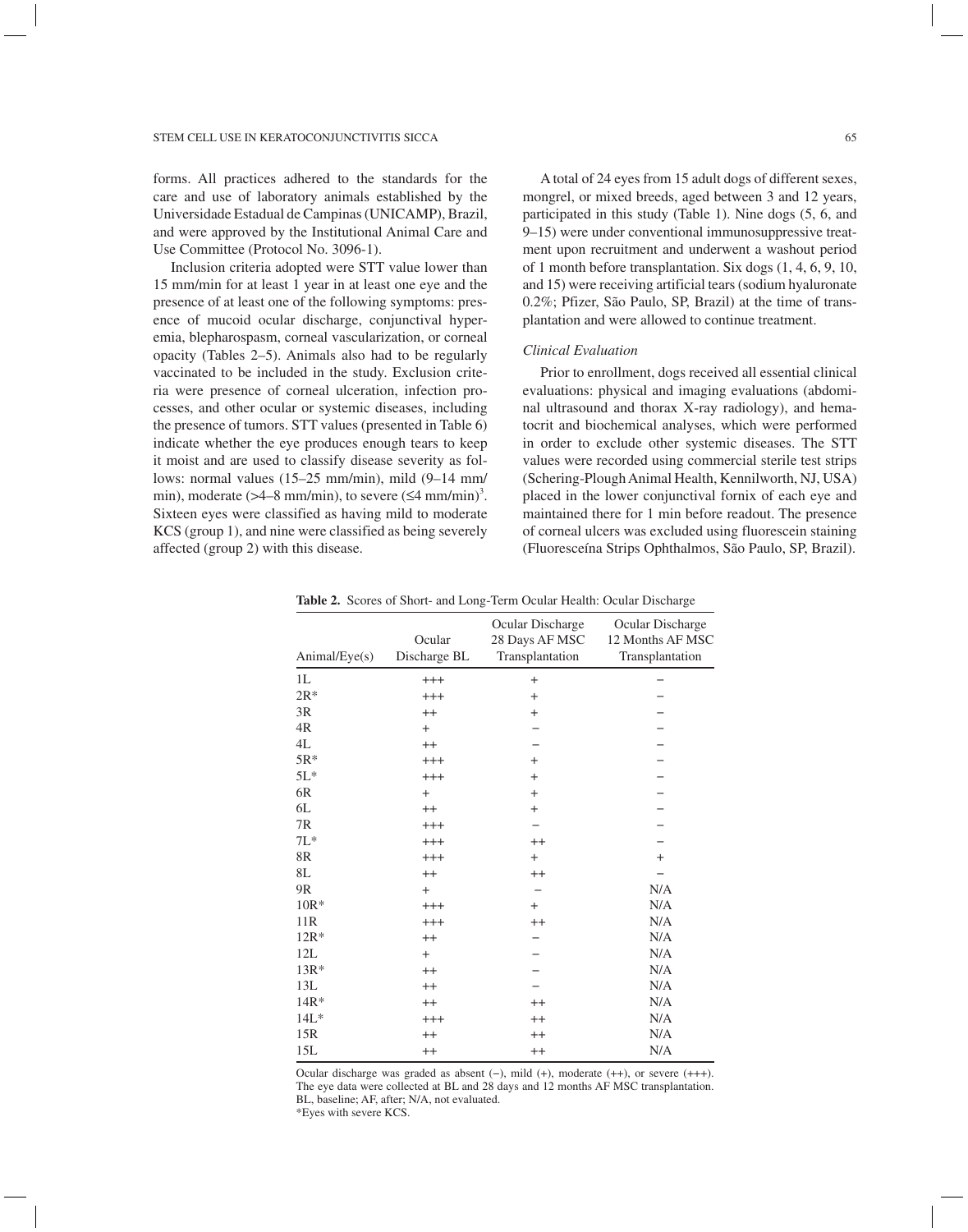| Animal/Eye(s) | Hyperemia BL | Hyperemia 28 Days AF<br>MSC Transplantation | Hyperemia 12 Months<br>AF MSC Transplantation |
|---------------|--------------|---------------------------------------------|-----------------------------------------------|
| 1L            | $^{++}$      |                                             |                                               |
| $2R*$         | $^{+++}$     | $++$                                        |                                               |
| 3R            | $^{+++}$     | $^{++}$                                     |                                               |
| 4R            | $^{+++}$     | $^{+++}$                                    |                                               |
| 4L            | $^{++}$      | $+$                                         |                                               |
| $5R*$         | $^{+++}$     | $\ddot{}$                                   |                                               |
| $5L*$         | $^{+++}$     | $^{+}$                                      |                                               |
| 6R            | $++$         |                                             |                                               |
| 6L            | $^{++}$      |                                             |                                               |
| 7R            | $^{+++}$     |                                             |                                               |
| $7L*$         | $^{+++}$     |                                             |                                               |
| 8R            | $+$          |                                             |                                               |
| 8L            | $^{+++}$     | $^{++}$                                     | $^{++}$                                       |
| 9R            | $+$          |                                             | N/A                                           |
| $10R*$        | $^{+++}$     | $^{+}$                                      | N/A                                           |
| 11R           | $^{++}$      | $^{++}$                                     | N/A                                           |
| $12R*$        | $^{+++}$     | $^{+++}$                                    | N/A                                           |
| 12L           | $+$          | -                                           | N/A                                           |
| $13R*$        | $^{++}$      | $^{+}$                                      | N/A                                           |
| 13L           | $^{+++}$     |                                             | N/A                                           |
| $14R*$        | $^{++}$      | $^{++}$                                     | N/A                                           |
| $14L*$        | $^{+++}$     | $^{++}$                                     | N/A                                           |
| 15R           | $++$         | $^{++}$                                     | N/A                                           |
| 15L           | $^{++}$      | $^{++}$                                     | N/A                                           |

**Table 3.** Scores of Short- and Long-Term Ocular Health: Hyperemia

Hyperemia was graded as absent (−), mild (+), moderate (++), or severe (+++). The eye data were collected at BL and 28 days and 12 months AF MSC transplantation. BL, baseline; AF, after; N/A, not evaluated. \*Eyes with severe KCS.

Furthermore, ocular structures were evaluated by biomicroscopy (Reichert PSL portable slit lamp; Reichert Inc., Buffalo, NY, USA), indirect ophthalmoscopy (VOLK Panretinal lens; VolkOptical Inc., Mentor, OH, USA), and direct ophthalmoscopy (Panoptic 11820 Ophthalmoscope with Cobalt Blue Filter and Corneal Viewing Lens; Welch Allyn Inc., Skaneateles Falls, NY, USA).

A comprehensive physical and ophthalmologic evaluation with photographic documentation was performed before and after the implementation of MSCs. All examinations and data acquisition were executed by the same researcher.

We developed a clinical scoring system with respect to ocular symptoms. The symptoms evaluated were conjunctival hyperemia, ocular discharge, corneal pigmentation, and corneal vascularization, which were classified as normal (−), mildly affected (**+**), moderately affected (**++**), or severely affected (**+++**). These data are presented in Tables 2–5.

#### *Adipose Tissue-Derived MSCs*

A total of three female 6- to 12-month-old (two animals of 6 months and one of 12 months) healthy mongrel dogs were used to isolate adipose MSCs. Visceral (ovary fat) fat samples were collected during elective surgeries (surgery independent of the study). Before enrolment, dogs underwent routine clinical examination, hematologic evaluation (plasma proteins, red blood cells count, white blood cells count, platelet number and hemoglobin concentration), and viral screening.

After collection, fat fragments were transported in a cooler box, under strict control of temperature, in transport medium composed of Dulbecco's modified Eagle's medium high glucose (DMEM-H) and 500 U/ml streptomycin and 500 U/ml penicillin (Thermo Fisher Scientific Waltham, MA, USA)—the samples were processed within 2 h. Adipose tissue cells were isolated using a standard protocol based on fragmentation followed by collagenase IV digestion, following procedures described in Mambelli and coauthors<sup>27</sup>. The isolated cells were plated at  $1 \times 10^5$ on 36-mm dishes (TPP, Trasadingen, Switzerland) with DMEM-H supplemented with 15% HyClone fetal bovine serum (Catalog No. SH30070-03; Logan, UT, USA), 100 U/ml streptomycin and 100 U/ml penicillin, 2 mM <sup>L</sup>-glutamine, and 1% nonessential amino acids (all Thermo Fisher Scientific), which is here designated as basal culture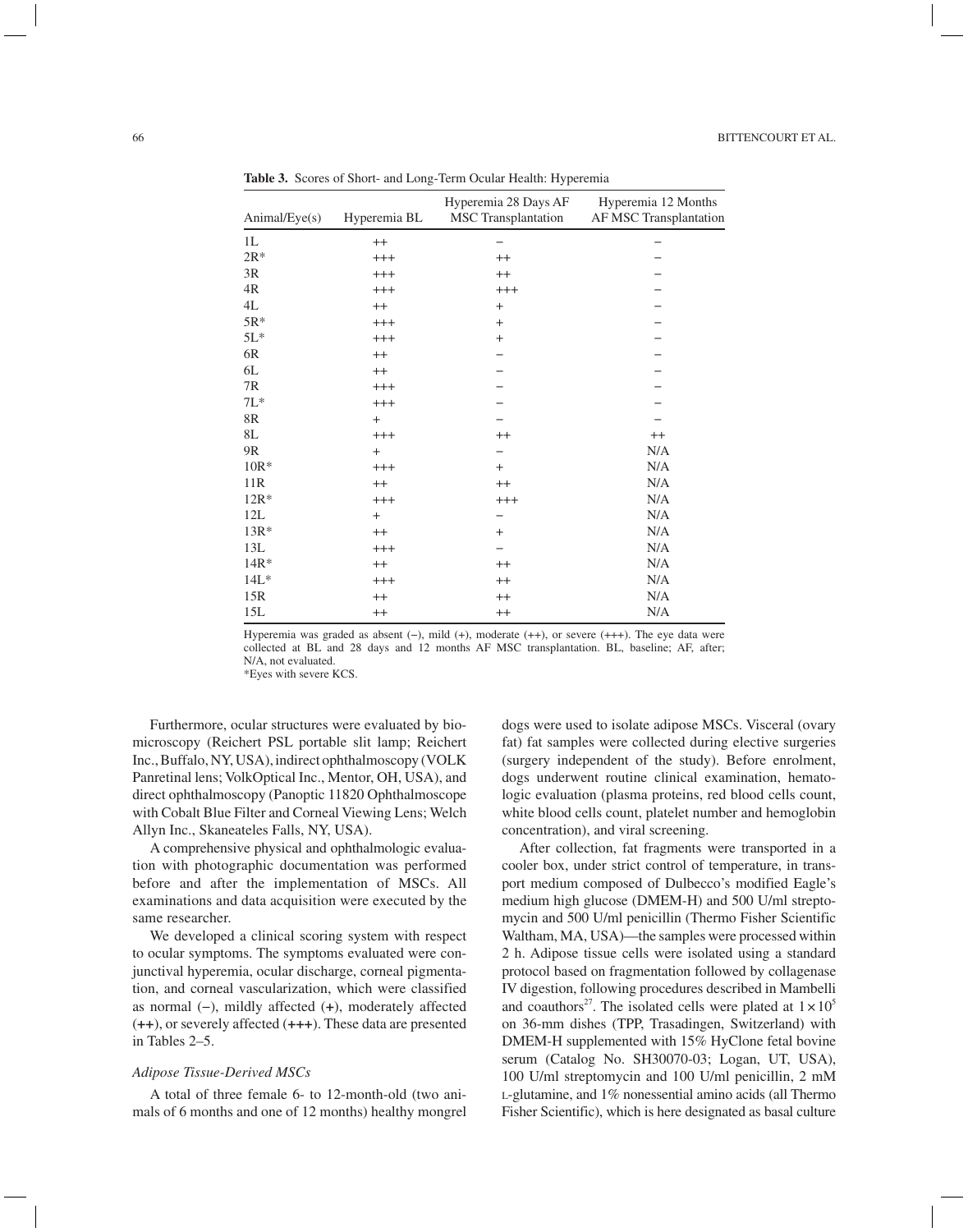| Animal/Eye(s) | Corneal<br>Opacity BL | Corneal Opacity<br>28 Days AF MSC<br>Transplantation | Corneal Opacity<br>12 Months AF MSC<br>Transplantation |
|---------------|-----------------------|------------------------------------------------------|--------------------------------------------------------|
| 1L            | $+$                   | $+$                                                  | $+$                                                    |
| $2R*$         | $^{++}$               | $^{+}$                                               | $+$                                                    |
| 3R            | $^{++}$               | $+$                                                  | $+$                                                    |
| 4R            | $+$                   | $+$                                                  |                                                        |
| $4\mathbf{L}$ | $+$                   |                                                      |                                                        |
| $5R*$         | $+$                   |                                                      |                                                        |
| $5L*$         | $\ddot{}$             |                                                      |                                                        |
| $6R$          |                       |                                                      |                                                        |
| 6L            |                       |                                                      |                                                        |
| $7\mathrm{R}$ |                       |                                                      |                                                        |
| $7L*$         | $^{++}$               | $^{++}$                                              |                                                        |
| $8\mathrm{R}$ | $^{+++}$              | $^{++}$                                              | $^{++}$                                                |
| 8L            | $^{++}$               | $^{++}$                                              | $^{++}$                                                |
| 9R            |                       |                                                      | N/A                                                    |
| $10R*$        | $^{++}$               | $+$                                                  | N/A                                                    |
| 11R           | $^{+++}$              | $^{++}$                                              | N/A                                                    |
| $12R*$        | $^{++}$               | $^{++}$                                              | N/A                                                    |
| 12L           |                       |                                                      | N/A                                                    |
| $13R*$        | $^{++}$               | $^{++}$                                              | N/A                                                    |
| 13L           |                       |                                                      | N/A                                                    |
| $14R*$        | $^{++}$               | $^{++}$                                              | N/A                                                    |
| $14L*$        | $^{++}$               | $+$                                                  | N/A                                                    |
| 15R           | $^{++}$               | $^{++}$                                              | N/A                                                    |
| 15L           | $^{++}$               | $^{+}$                                               | N/A                                                    |
|               |                       |                                                      |                                                        |

**Table 4.** Scores of Short- and Long-Term Ocular Health: Corneal Opacity

Corneal opacity was graded as absent (−), mild (+), moderate (++), or severe (+++). The eye data were collected at BL and 28 days and 12 months AF MSC transplantation. BL, baseline; AF, after; N/A, not evaluated.

\*Eyes with severe KCS.

medium. The cultures were incubated at 37°C in a humidified atmosphere containing  $5\%$  CO<sub>2</sub>. After 4 to 7 days, cells were washed twice in phosphate-buffered saline (PBS; Gibco, Gaithersburg, MD, USA), dissociated with 0.25% trypsin (Thermo Fisher Scientific), and expanded in 75-cm<sup>2</sup> culture flasks (TPP).

The stem cells isolated from each animal did not present any differences in MSC markers and differentiation potential. All lineages express the principal MSC markers as defined by the Mesenchymal and Tissue Stem Cell Committee of the International Society for Cellular Therapy, such as cluster of differentiation 44 (CD44), CD73, CD90, CD105, vimentin, and nestin, and are negative for CD34, CD45, CD31, and Kruppel-like factor 4 (KLF4) based on immunofluorescence analysis (data not shown)<sup>27,28</sup>. The ability of the cells to differentiate into osteoblasts, adipocytes, and chondrocytes was also confirmed following the protocols of Dominici et al.<sup>28</sup> (data not shown). The cells were screened for pathogens and contaminants (e.g., bacteria, fungi, virus, mycoplasma, and endotoxins), and no contamination was detected (data not shown). After characterization, cells were cryopreserved

at  $2 \times 10^6$  cells/ml in cryogenic medium [10% dimethyl] sulfoxide (DMSO; Sigma-Aldrich, St. Louis, MO, USA), 40% fetal bovine serum, and DMEM-H] and maintained in liquid nitrogen. Three batches of adipose canine MSCs were generated for clinical use, and no differences were detected among the three MSC lineages; thus the lineages were used interchangeably.

#### *Allogeneic MSC Transplantation in Dogs With KCS*

Prior to MSC transplantation, animals were anesthetized with propofol (6 mg/kg; Cristália, São Paulo, SP, Brazil), followed by topical eye anesthesia using proxymetacaine hydrochloride drops (0.5%; Anestalcon; Alcon, São Paulo, SP, Brazil), and then both eyes and the surrounding skin were aseptically prepared. Cryopreserved MSCs were rapidly thawed (<2 min) in a 37°C water bath and washed with 5 ml of basal culture medium followed by centrifugation at  $300 \times g$  for 5 min. Afterward, cells were washed twice with 4 ml of PBS. One million MSCs were resuspended in 0.5 ml of 0.9% NaCl (Eurofarma, São Paulo, SP, Brazil), and this suspension was partially injected into the anatomic region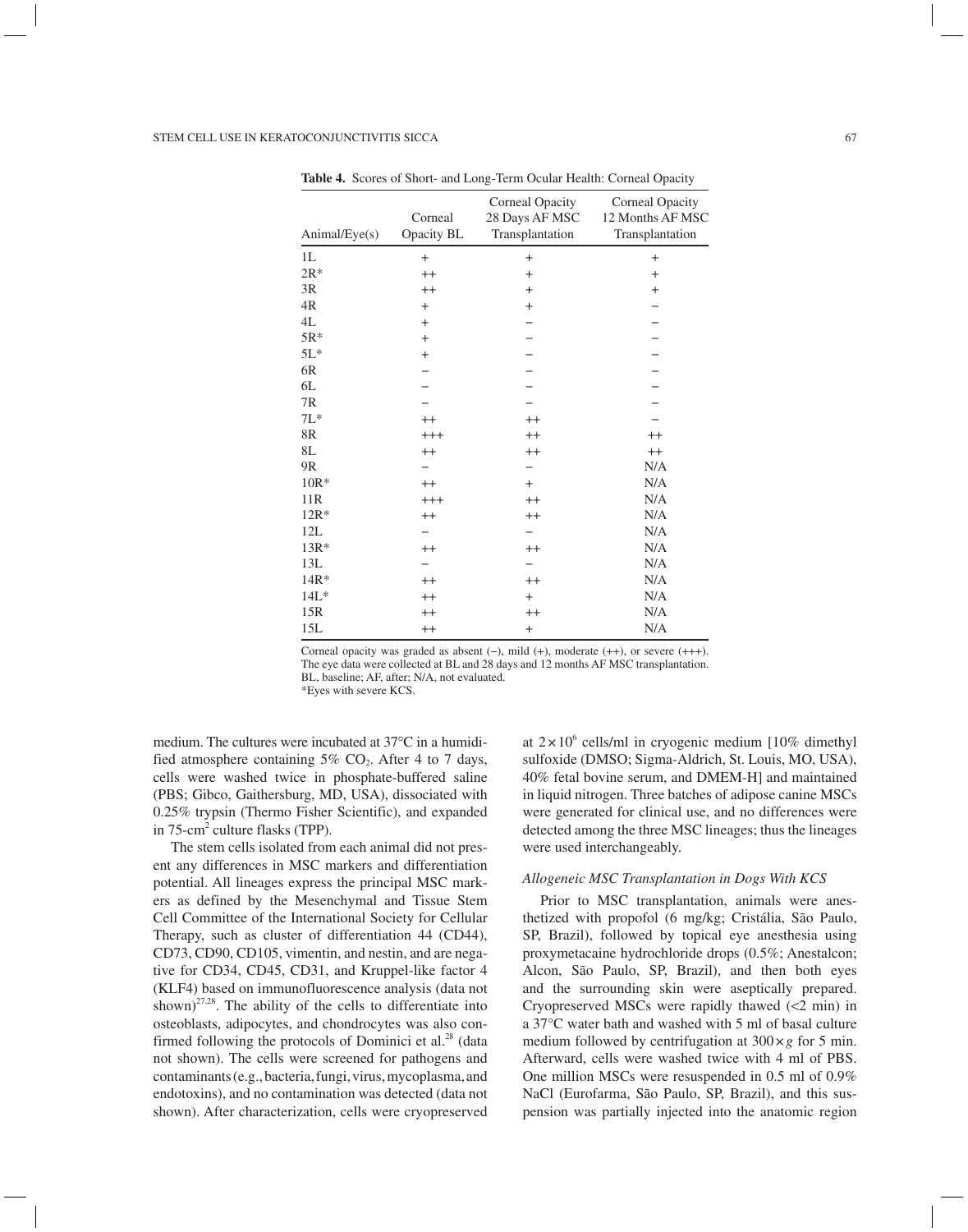| Animal/Eye(s)  | Vascularization<br><b>BL</b> | Vascularization<br>28 Days AF MSC<br>Transplantation | Vascularization12<br>Months AF MSC<br>Transplantation |
|----------------|------------------------------|------------------------------------------------------|-------------------------------------------------------|
| 1L             |                              |                                                      |                                                       |
| $2R*$          | $^{++}$                      | $+$                                                  |                                                       |
| 3R             | $++$                         | $^{++}$                                              |                                                       |
| 4R             | $^{+}$                       | $^{+}$                                               |                                                       |
| 4L             |                              |                                                      |                                                       |
| $5R*$          |                              |                                                      |                                                       |
| $5L*$          |                              |                                                      |                                                       |
| 6R             |                              |                                                      |                                                       |
| 6L             |                              |                                                      |                                                       |
| 7R             |                              |                                                      |                                                       |
| $7L*$          | $+$                          | $\ddot{}$                                            |                                                       |
| 8R             | $++$                         | $^{++}$                                              | $^{++}$                                               |
| 8L             | $^{++}$                      | $^{++}$                                              | $\ddot{}$                                             |
| 9 <sub>R</sub> |                              |                                                      | N/A                                                   |
| $10R*$         | $++$                         | $+$                                                  | N/A                                                   |
| 11R            | $^{++}$                      | $^{++}$                                              | N/A                                                   |
| $12R*$         | $+$                          | $\ddot{}$                                            | N/A                                                   |
| 12L            |                              |                                                      | N/A                                                   |
| $13R*$         | $^{+}$                       |                                                      | N/A                                                   |
| 13L            | $^{+}$                       |                                                      | N/A                                                   |
| $14R*$         |                              |                                                      | N/A                                                   |
| $14L*$         | $+$                          | $\ddot{}$                                            | N/A                                                   |
| 15R            | $\ddot{}$                    | $^{+}$                                               | N/A                                                   |
| 15L            | $\ddot{}$                    | $\ddot{}$                                            | N/A                                                   |

**Table 5.** Scores of Short- and Long-Term Ocular Health: Vascularization

Vascularization was graded as absent (−), mild (+), moderate (++), or severe (+++). The eye data were collected at BL and 28 days and 12 months AF MSC transplantation. BL, baseline; AF, after; N/A, not evaluated.

\*Eyes with severe KCS.

of the dorsal LG (0.3 ml) using a 1-ml syringe with a 25-mm × 7-mm-gauge needle (Becton Dickinson, São Paulo, SP, Brazil). To access the dorsal LGs, the syringe was inserted through the conjunctival fornix of the superior eyelid, into the dorsolateral region of the ocular bulb, below the orbital ligament. The remaining 0.2 ml of cell suspension was injected into the third eyelid LG, which was accessed through the bulbar face of the third eyelid. LG inoculations followed procedures as described in Cabral et al.<sup>29</sup> and Zwingenberger et al.<sup>30</sup>.

The only treatment allowed for animals in this study, besides the MSC transplantation itself, was the use of artificial tears (sodium hyaluronate 0.2%) in the cases of severe KCS, which is used in order to maintain animal comfort. This type of lubricant has topical and immediate action and does not interfere with tear production. The administration of the artificial tear occurred three times per day over the first 30 days after MSC transplantation.

#### *Statistics*

A total of 15 dogs and 24 eyes were used in this study. All dogs were evaluated up to 28 days (short-term

evaluation), and a subset of 13 eyes (eight dogs) were evaluated at 6 and 12 months (long-term evaluation). Each eye was considered as an independent sample. No separate control group was used in this study. We used the initial [baseline (BL)] diseased parameter (clinical signs and STT values) of each eye as a matched control.

Statistical analyses regarding STT data included repeated-measures analysis of variance (ANOVA) (*p*< 0.05) test followed by comparisons with control (BL) using the Dunnett's multiple comparison test  $(p<0.05)$ . All analyses were carried out using the Prism 7.0 software (GraphPad, San Diego, CA, USA).

Clinical data classified in ranks were analyzed by the nonparametric paired-group Wilcoxon signed-rank test using the "Social Science Statistics" calculator (http:// www.socscistatistics.com/tests/signedranks/Default2. aspx, accessed on July 27 2016). Tests applied *Z* values when the result of the number of samples minus the number of ties was greater than 10; below this number of samples (as with corneal opacity), the *W* value was considered. Tests were performed for *p*<0.01 (two tailed) for ocular discharge, hyperemia, and corneal opacity, and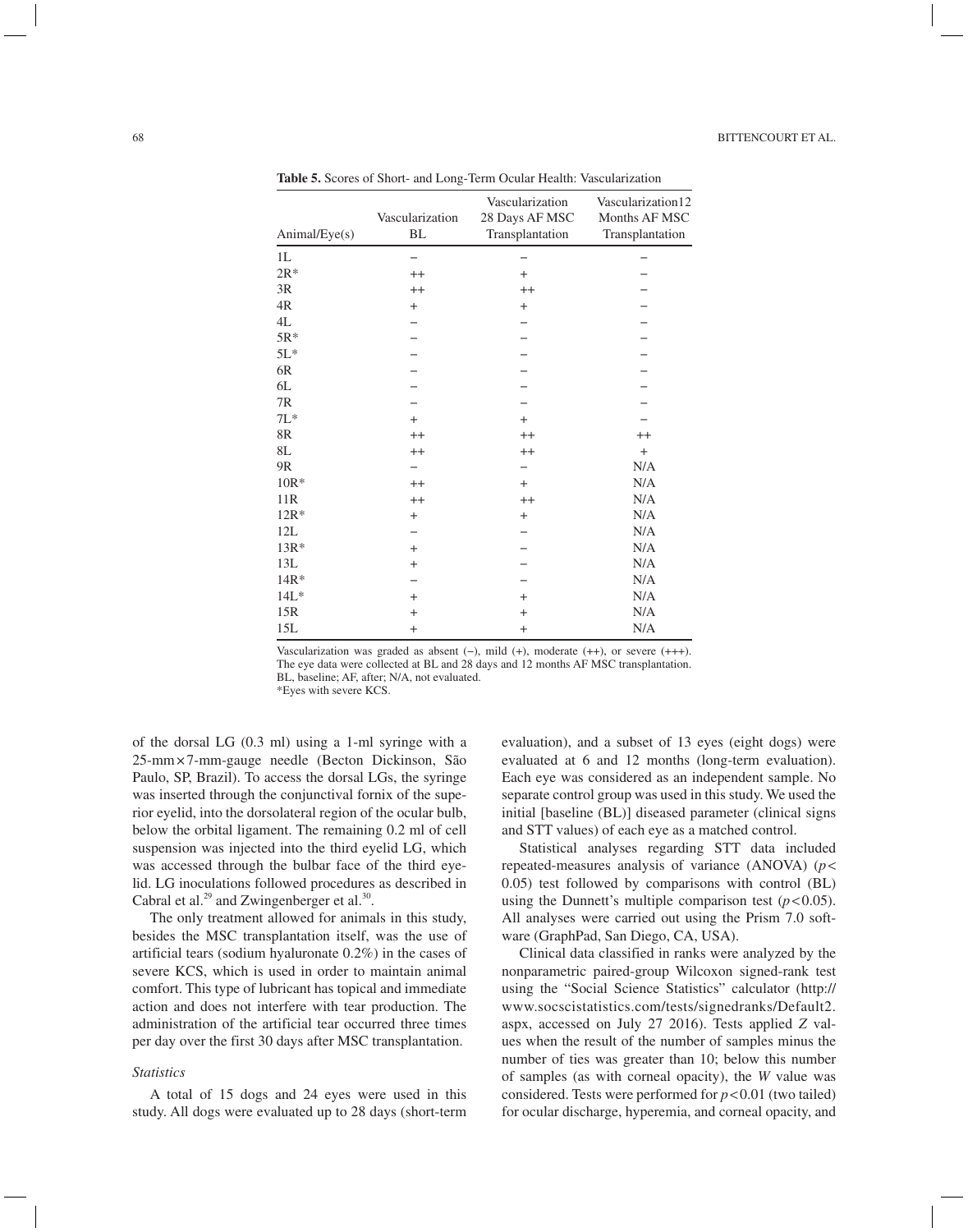| Animal/Eye(s)  | BL             | <b>STT AF</b><br><b>MSC7</b> Days | <b>STT AF MSC</b><br>14 Days | <b>STT AF MSC</b><br>21 Days | <b>STT AF MSC</b><br>28 Days |
|----------------|----------------|-----------------------------------|------------------------------|------------------------------|------------------------------|
| 1 <sub>L</sub> | 6              | 13                                | 14                           | 18                           | 23                           |
| $2R*$          | $\overline{2}$ | 7                                 | 10                           | 12                           | 16                           |
| 3R             | 11             | 6                                 | 12                           | 15                           | 15                           |
| 4R             | 7              | 20                                | 25                           | 25                           | 27                           |
| 4L             | 13             | 25                                | 30                           | 30                           | 30                           |
| $5R*$          | $\mathfrak{2}$ | 9                                 | 9                            | 9                            | 8                            |
| $5L*$          | $\overline{4}$ | 13                                | 13                           | 12                           | 12                           |
| 6R             | 8              | 22                                | 22                           | 22                           | 24                           |
| 6L             | 13             | 13                                | 14                           | 14                           | 19                           |
| 7R             | 14             | 25                                | 25                           | 25                           | 27                           |
| $7L*$          | 3              | $\,$ 8 $\,$                       | 8                            | 10                           | 8                            |
| $8\mathrm{R}$  | 12             | 15                                | 14                           | 14                           | 15                           |
| 8L             | 9              | 14                                | 12                           | 13                           | 15                           |
| 9R             | 13             | 18                                | 17                           | 18                           | 20                           |
| $10R*$         | $\overline{2}$ | 8                                 | 8                            | 8                            | 7                            |
| 11R            | 12             | 14                                | 15                           | 18                           | 18                           |
| $12R*$         | $\theta$       | $\theta$                          | $\mathfrak{2}$               | $\theta$                     | $\theta$                     |
| 12L            | 12             | 14                                | 15                           | 20                           | 20                           |
| $13R*$         | $\mathfrak{Z}$ | 9                                 | 10                           | 14                           | 15                           |
| 13L            | 5              | 8                                 | 10                           | 18                           | 18                           |
| $14R*$         | 3              | 3                                 | 14                           | 12                           | $\overline{4}$               |
| $14L*$         | 3              | 3                                 | 7                            | $\overline{7}$               | 3                            |
| 15R            | 13             | 13                                | 15                           | 20                           | 5                            |
| 15L            | 7              | 7                                 | 10                           | 19                           | 5                            |

**Table 6.** Effect of MSC Transplantation on Short-Term Tear Production

Schirmer tear test (STT; mm/min) was determined at BL and 7, 14, 21, and 28 days AF MSC transplantation. BL, baseline; AF, after.

\*Eyes with severe KCS; all other eyes had mild/moderate KCS.

 $p<0.05$  ( $n=6$ , this value is too low for calculations for *p*< 0.01) for vascularization.

# **RESULTS**

# *Safety of Allogeneic MSC Transplantation*

No side effects, such as ocular pain, inflammation, blepharospasm, photophobia, blinking, or epiphora, were observed with the eyes following MSC transplantation in the short term (7–28 days) or long term (6 and 12 months). No changes were detected with respect to appetite, fecal output, weight, or body temperature, and no allergic reaction was noticed.

# *Ocular Surface Changes*

Prior to MSC transplantation, dogs presented ocular discharge, hyperemia, corneal opacity, and vascularization with varying scores (Figs. 1–3 and Tables 2–5). All eyes had some level of ocular discharge and hyperemia at BL, while some eyes presented vascularization (14 eyes) or corneal opacity (18 eyes).

After allogeneic MSC transplantation, improvements were observed by day 28, as shown by the reduction in ocular discharge for all treated animals, compared to controls, and for group 1 (no statistical difference for group 2) (Figs.  $1A'$ –D' and 2 and Table 2), hyperemia (statistically different for groups 1 and 2) (Figs.  $1A', B',$ and D', and 2 and Table 3), and corneal opacity (statistically different when all treated animals were compared to controls) (Figs.  $1A'$ –C' and 2 and Table 4). There is not enough statistical power to determine the difference for groups 1 and 2 compared with controls. There were too many tied values to carry out a statistical test for corneal vascularization, but a trend toward improvement can be seen 28 days after transplantation (Figs. 1A' and D' and 2 and Table 5). A follow-up was carried out with 13 animals after 12 months, when it was observed that improvement was maintained, being significantly different, compared with BL values, regarding ocular discharge (Figs. 1A"–C" and 3 and Table 2) and hyperemia (Figs.  $1A''-C''$  and 3 and Table 3). The statistical analysis was carried out with groups 1 and 2 combined. However, corneal opacity (Figs. 1A", B", and D" and 3 and Table 4) and vascularization (Figs.  $1A''$ ,  $C''$ , and  $D''$  and 3 and Table 5) were still present in the majority of animals, and there was not enough statistical power to carry out a test. A trend for improvement, however, can be observed for these two clinical symptoms.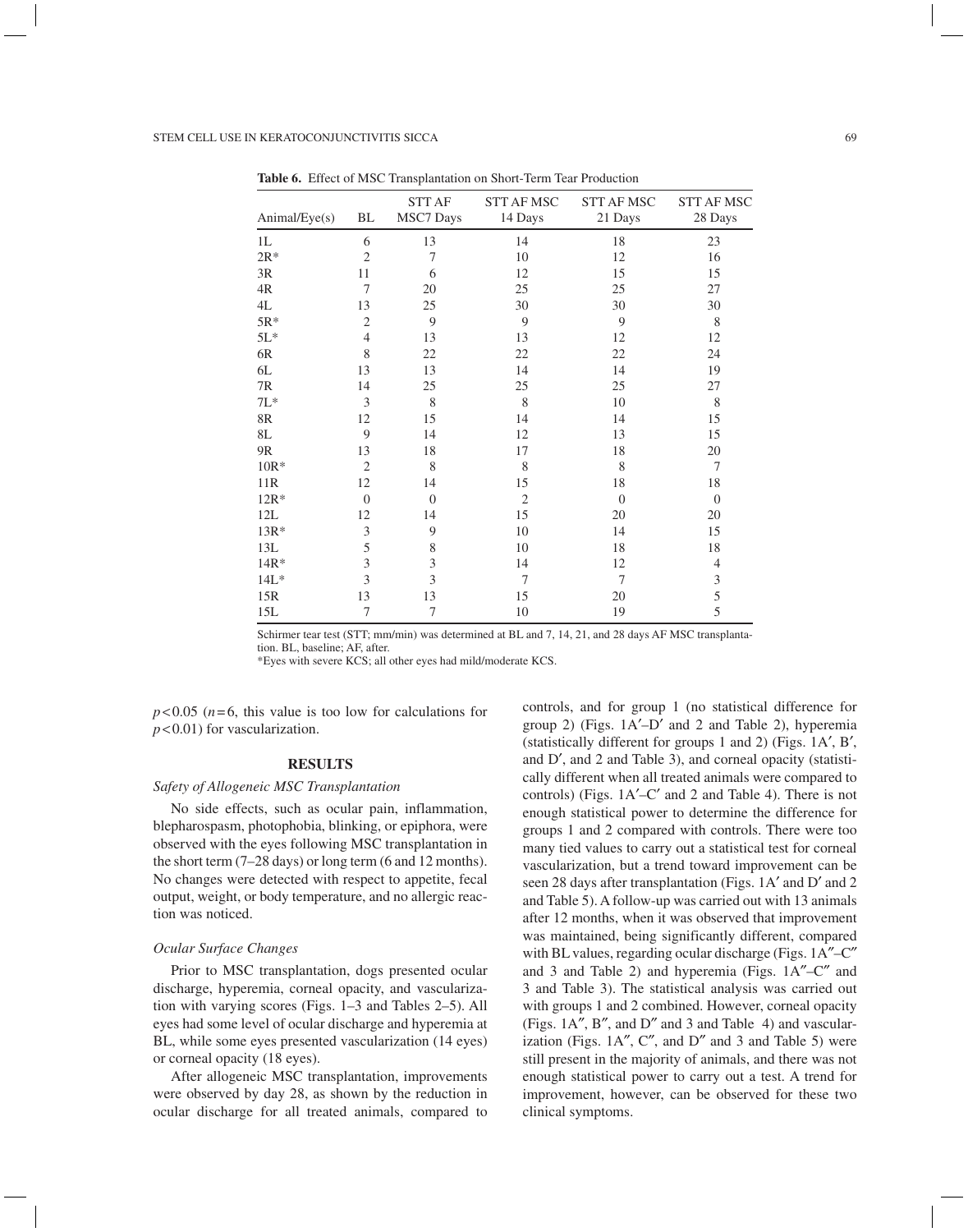

**Figure 1.** Evaluation of the clinical signs at different times: baseline (A–D), short term (A'–D'; 28 days), and long-term (A"–D"; 12 months) after allogeneic mesenchymal stem cell (MSC) transplantation. Right eye dog number 2 (A, A²): clinical signs before MSC transplantation [baseline (BL)]: eye with severe keratoconjunctivitis sicca (KCS) and Schirmer tear tests (STTs) of 2 mm/min, severe ocular discharge (+++), hyperemia (+++), corneal opacity (++), and vascularization (++) (A). Twenty-eight days after MSC transplantation, an improvement was observed on ocular discharge (+), hyperemia (++), corneal opacity (+), and vascularization (+) (A¢). The improvement was maintained for up to 12 months, with absence of ocular discharge (−), hyperemia (−), and corneal vascularization (−), although central corneal opacity was still present (+) (A²). Left eye dog number 1 (B, B²): clinical signs before MSC transplantation (BL): mild–moderate KCS and STT of 6 mm/min, severe ocular discharge (+++), moderate hyperemia (++), mild corneal opacity (+) (B), and absence of corneal vascularization (−). Same animal 28 days after MSC transplantation presented mild ocular discharge  $(+)$  and absence of hyperemia, although corneal opacity was still present  $(+)$   $(B')$ . The improvement was maintained for up to 12 months after MSC transplantation, and absence of ocular discharge and hyperemia was reported, although corneal opacity was still present  $(+)$  (B"). Right eye dog number 4 (C, C"): at BL, the eye presented mild–moderate KCS and STT of 7 mm/min, ocular discharge (+), hyperemia (+++), corneal opacity (+), and vascularization (+) (C). Twenty-eight days after MSC transplantation, the eye had no ocular discharge (−); however, the other signs are still present (C¢). A greater improvement was observed 12 months after MSC transplantation, when there was absence of all clinical signs  $(C<sup>''</sup>)$ . Right eye dog number 8  $(D, D'')$ : clinical signs before MSC transplantation (BL): moderate KCS and STT of 12 mm/min, severe ocular discharge (+++), mild hyperemia (+), severe corneal opacity (+++), and moderate vascularization (++) (D). Twenty-eight days after MSC transplantation, there was an improvement in ocular discharge (+), hyperemia (−), and corneal opacity (++). However, vascularization did not improve (++) (D'). At the 12-month follow-up, improvement was maintained, with the absence of hyperemia (−), but ocular discharge (+), corneal opacity (++), and vascularization  $(++)$  still being present  $(D')$ .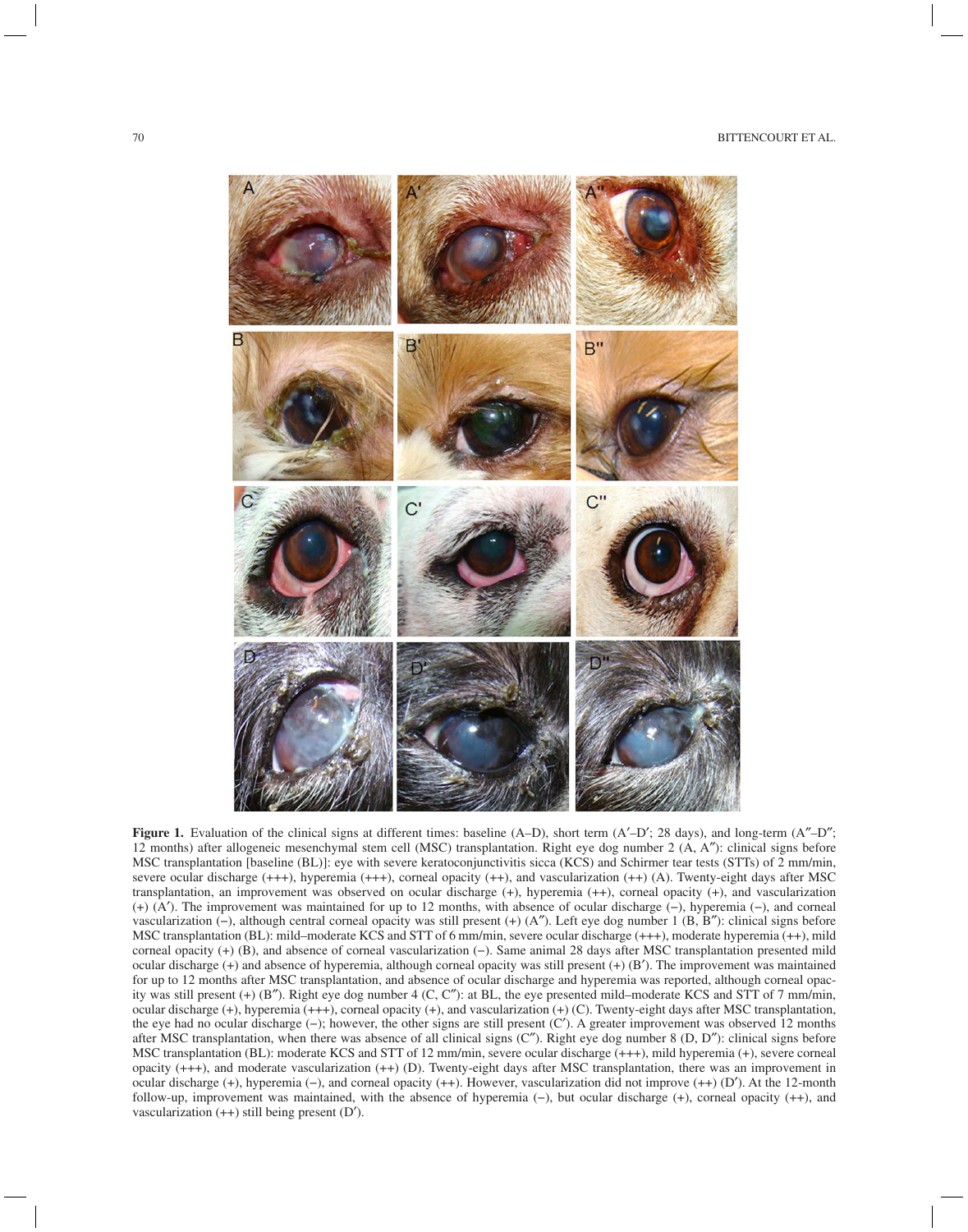

**Figure 2.** Frequency of ocular health scores—data at BL and a short time (28 days) post-MSC transplantation. Ocular discharge, hyperemia, corneal opacity, and vascularization were graded as absent (0), mild (1), moderate (2), or severe (3). Eyes were classified according to the severity of KCS at presentation into mild–moderate  $(A; n=15, STT > 4$  mm/min) or severe  $(B; n=9, STT \le 4$  mm/min). The Wilcoxon matched pairs test was used to compare scores at BL and after treatment with MSCs; \**p*<0.05 or \*\**p*<0.01. Significant improvements were observed after MSC transplantation, especially regarding ocular discharge, hyperemia, and corneal opacity. @Insufficient data for statistical evaluation. BL, baseline; MSC, mesenchymal stem cell.



**Figure 3.** Frequency of ocular health scores—data at BL and 1 year post-MSC transplantation. Ocular discharge, hyperemia, corneal opacity, and vascularization were graded as absent (0), mild (1), moderate (2), or severe (3). The data presented correspond to 11 animals that at BL were classified with mild–moderate KCS and 1 animal with severe KCS. The Wilcoxon matched pairs test was used to compare scores at BL and after treatment with MSCs; \*\**p*<0.01. Although lower grade frequency increased overall with treatment and there were no regression or worsening, statistically significant improvements were only observed regarding ocular discharge and hyperemia. There was not enough statistical power to test improvements in corneal opacity and vascularization, though results show a trend toward improvement. @Insufficient data for statistical evaluation. BL, baseline; MSC, mesenchymal stem cell.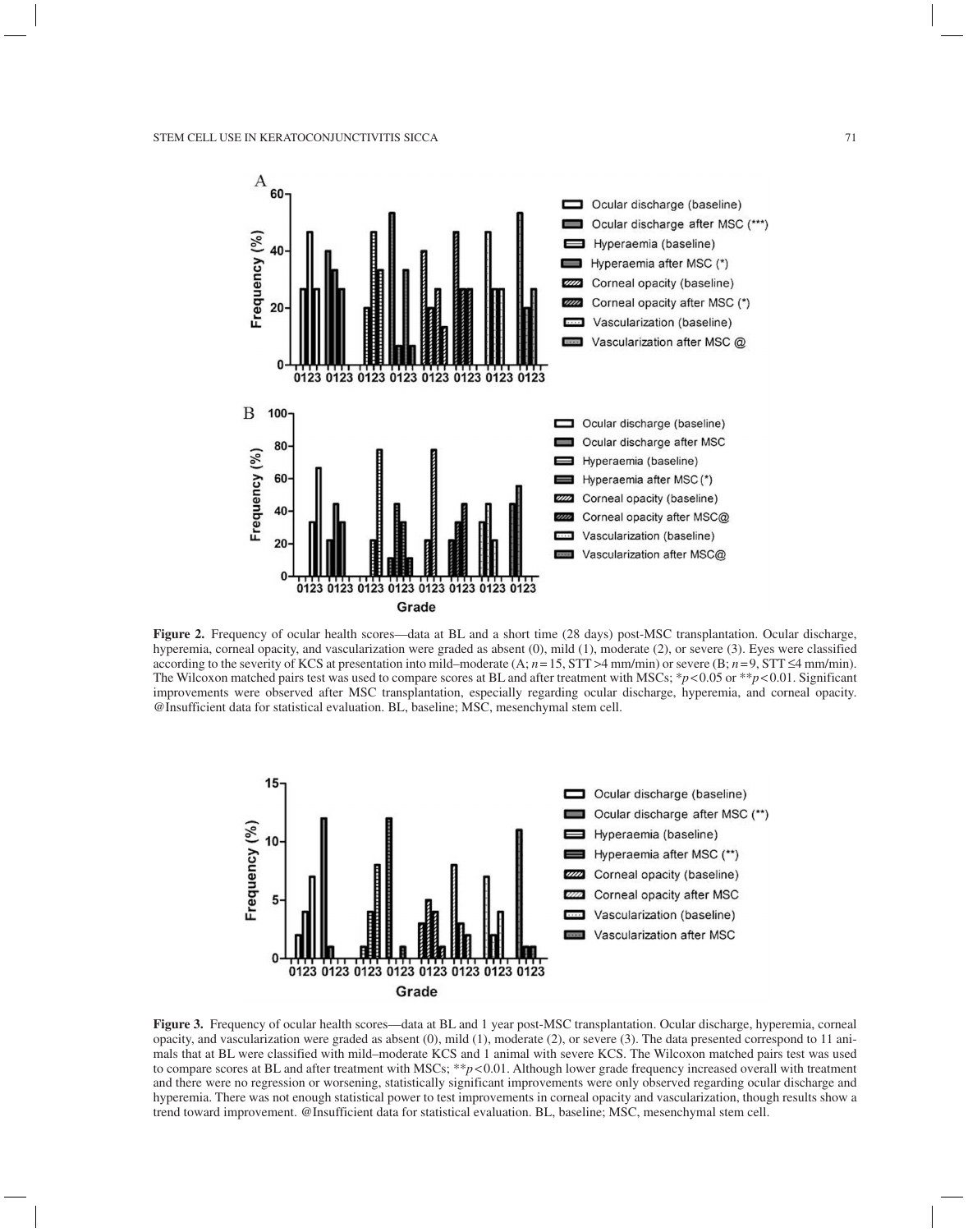## *STT Values Before and After MSC Transplantation*

All eyes used in this study before MSC transplantation presented STT values lower than 15 mm/min (individual details presented in Table 6). The eyes were divided into two groups according to BL STT: group 1, mildly to moderately affected, and group 2, severely affected (Tables 6 and 7). Statistically significant increases in STT values were observed in both groups after MSC transplantation at 28 days (Fig. 4 and Table 6) and 6 and 12 months (Fig. 5 and Table 7).

At BL, groups 1 and 2 presented STT values (mean± standard error of the mean in mm/min) of  $10.33 \pm 0.78$  and 2.44 ±0.38, respectively. One week after MSC transplantation, a significant improvement in STT values, compared to STT values before MSC transplantation, could be detected [group 1: 15.1±1.5 (*p*<0.01); group 2: 6.7± 1.3 (*p*<0.01)]. Fourteen days after MSC transplantation, tear production increased in both groups, compared with controls [group 1: 16.67±1.55 (*p*<0.001); group 2: 9.00± 1.16 (*p*<0.001)]. The improvement in STT values persisted until day 21 [group 1: 19.27±1.21 (*p*<0.001); group 2: 9.33 $\pm$ 1.38 ( $p$ <0.001)]. After 28 days, a slight alteration in STT values was observed in both groups [group 1: 18.73 ±1.87 (*p*<0.001); group 2: 8.11±1.80 (*p*< 0.001)]. The STT values were maintained in evaluations carried out 6 and 12 months after MSC transplantation. Group 1 STT levels at 6 months was  $22.11 \pm 1.58$  mm/min and at 12 months was 20.44±1.58 mm/min (*p*<0.001) (Table 7 and Fig. 5)—both higher than 15 mm/min and therefore in the normal range. Regarding group 2, however, in spite of a significant improvement, the final STT values were still below 15 mm/min, reaching  $11.00 \pm 1.58$  mm/min at 6 months and  $11.50 \pm 1.55$  mm/min at 12 months ( $p < 0.01$ ) for both) (Table 7 and Fig. 5).

#### **DISCUSSION**

This study was carried out in an effort to verify the short- and long-term clinical benefits of allogeneic MSC intralacrimal transplantation in dogs with unilateral or bilateral KCS, as well as to compare the outcome of transplantation on eyes with mild–moderate versus severe KCS, using a total of 24 eyes from 15 adult dogs. The study demonstrates that the allogeneic MSC transplantation procedure is well tolerated by dogs.

A 1-year follow-up did not reveal the occurrence of any type of pathology associated with abnormal tissue formation, as well as no tumor incidence or tissue rejection. Indeed, allogeneic MSC transplantation has been proven to be safe, regarding rejection, by many previous studies, not requiring the use of immunosuppressant drugs $2^{0,31-33}$ .



**Figure 4.** Short-term effect of MSC transplantation on tear production (STT; mean±standard error of the mean). STT was measured at BL and at different time points after MSC administration to dogs with mild–moderate KCS (group 1, *n* = 15) (A) and severe KCS (group 2, *n* = 9) (B). A marked increase in tear volume was observed after MSC administration in both groups. Asterisks indicate statistically significant (ANOVA) differences between BL (SST BF MSC) and post-MSC transplantation. \*\**p*<0.01, \*\*\**p*<0.001. Both groups showed an improvement in tear production after MSC transplantation in all short-term follow-up evaluations. BL, baseline; MSC, mesenchymal stem cell; BF, before; AF, after.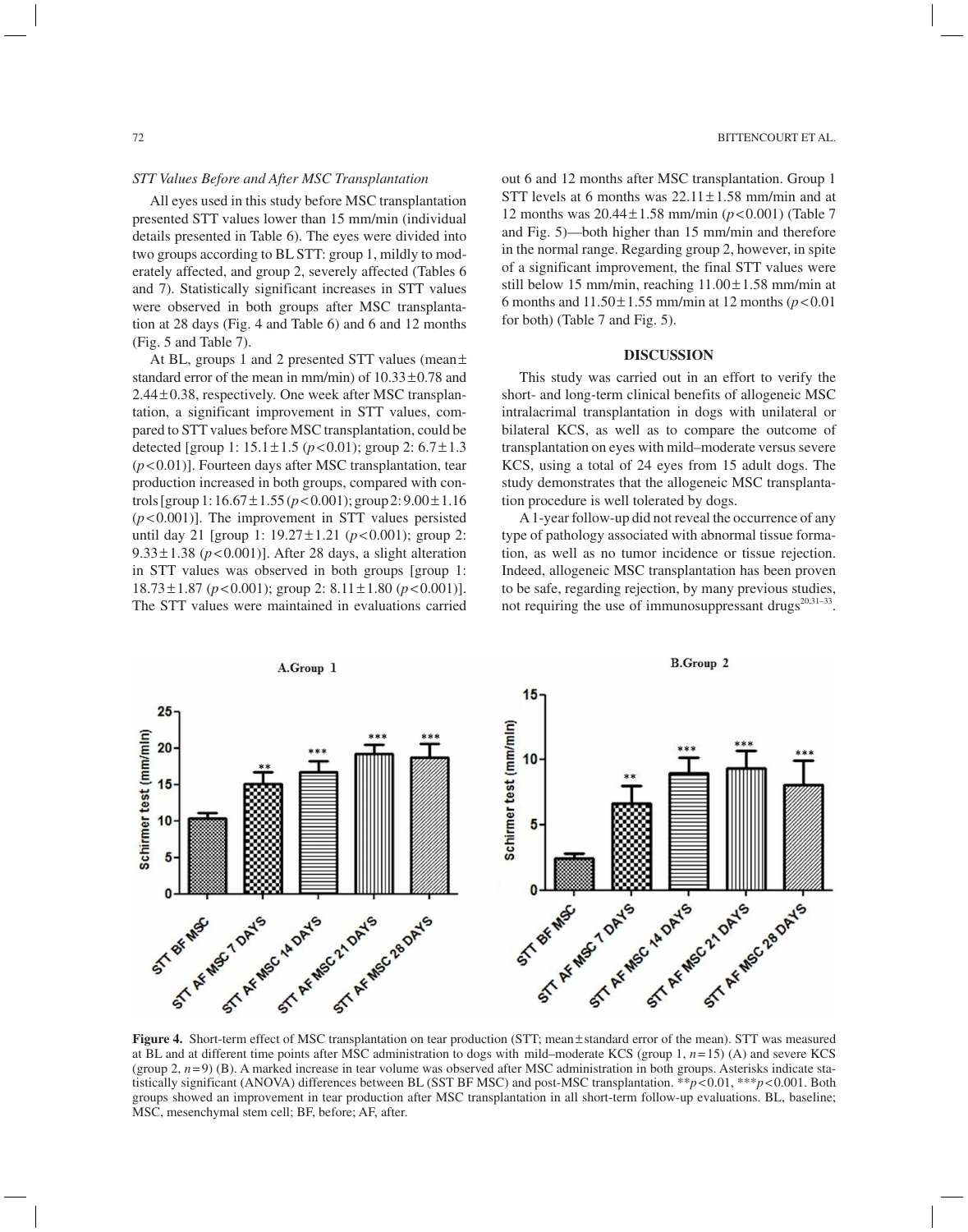

**Figure 5.** Long-term effect of MSC transplantation on tear production (STT; mean±standard error of the mean). STT was determined 6 and 12 months after MSC administration to dogs with mild–moderate KCS (group 1,  $n=9$ ) (A) and severe KCS (group 2,  $n=4$ ) (B). A marked increase in tear volume was observed after MSC administration in both groups. Asterisks indicate statistically significant (ANOVA) differences between BL (SST BF MSC) and post-MSC transplantation. \*\**p*<0.01, \*\*\**p*<0.001. Both groups showed an improvement in tear production 6 and 12 months after MSC transplantation, and in the case of group 1, normal STT levels were achieved with treatment. BL, baseline; MSC, mesenchymal stem cell; BF, before; AF, after.

This is advantageous, since it is possible to produce large batches of standardized cells from animal donors, as described here, and transplant them into patients without having to check for compatibility. Thus, our data suggest that MSC treatment of KSC in dogs is a safe procedure and free of adverse effects.

A statistically significant increase in tear production, which reached normal STT values, was detected in the eyes of dogs with mild–moderate KCS after MSC transplantation, during a short period (7 days) of follow-up. Such effect improved over time (14 to 28 days, 6 and 12 months). In severely affected dogs, although STT values demonstrated increased tear production after MSC transplantation, on average, normal STT values were not achieved in either the short or long term. However, the majority of the eyes originally with severe KCS showed constant improvement even at long-term follow-ups, and in one case, the STT reached normal  $(>15 \text{ mm/min})$  levels. In contrast, one severely affected eye did not respond to the single MSC transplantation, probably due to the fact that the LG could have been fibrotic at the time of transplantation and not have enough viable cells and tissue for recovery.

Because of safety and financial implications, it is desirable that the minimal number of applications, as well as the lowest quantity of MSCs, be used for treatment. Some inconvenience may also occur, on the other hand, with the use of high doses of MSCs. Previously, it has been reported that a high dose of MSCs may be associated with cell clumping forming aggregates, especially when passed through a narrow needle, and these aggregates can cause pulmonary emboli or infarctions after the systemic application of  $MSCs<sup>34,35</sup>$ . Furthermore, it has been demonstrated that multiple administrations of high doses of allogeneic MSCs affect alloreactive immune responses in

**Table 7.** Effect of MSC Transplantation on Long-Term Tear Production

| Animal/Eye(s)  | <b>STT BL</b> | STT 6 Months<br>AF MSC | STT 12 Months<br>AF MSC |
|----------------|---------------|------------------------|-------------------------|
| 1L             | 6             | 25                     | 23                      |
| $2R*$          | 2             | 15                     | 15                      |
| 3R             | 11            | 15                     | 17                      |
| 4R             | 7             | 26                     | 27                      |
| 4L             | 13            | 27                     | 25                      |
| $5R*$          | 2             | 9                      | 10                      |
| $5L*$          | 4             | 12                     | 13                      |
| 6 <sub>R</sub> | 8             | 24                     | 25                      |
| 6L             | 13            | 25                     | 14                      |
| 7R             | 14            | 24                     | 20                      |
| $7L^*$         | 3             | 8                      | 8                       |
| 8R             | 12            | 15                     | 15                      |
| 8L             | 9             | 18                     | 18                      |

Schirmer tear test (STT; mm/min) was determined at BL and 6 and 12 months AF MSC transplantation. BL, baseline; AF, after. \*Eyes with severe KCS; all other eyes had mild/moderate KCS.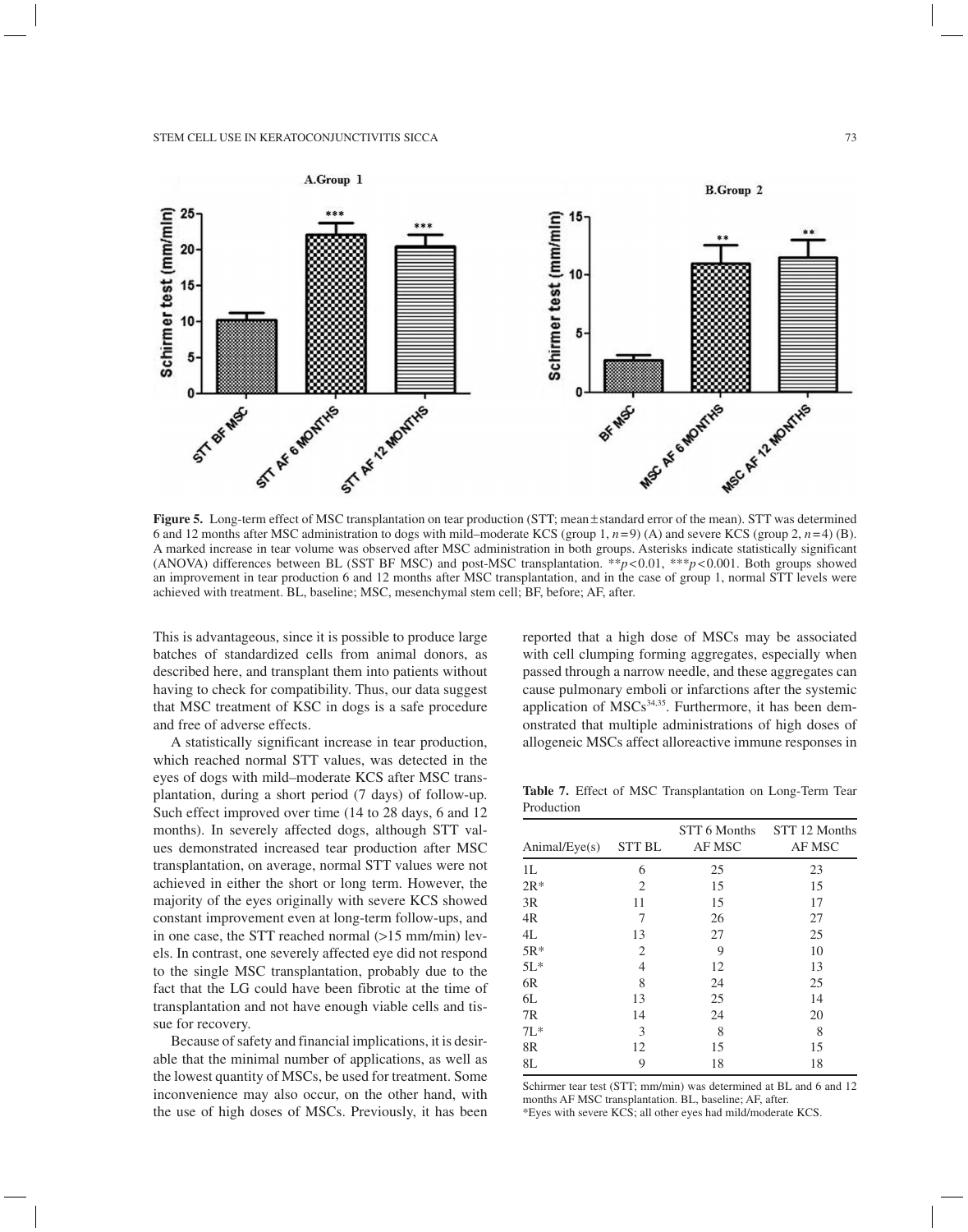recipient baboons<sup>36</sup>. For these reasons, we decided to use a low dose of MSCs  $(1 \times 10^6)$ . We showed that clinical amelioration occurs after a single transplantation of low quantities  $(1 \times 10^6)$  of MSCs both in dogs with mild–moderate and severe KCS. In a previously published study, 12 dogs (24 eyes) were used, among which 10 eyes presented severe KCS. Notably, three eyes did not present a significant increase in STT values even after transplantation of a high amount of allogeneic MSCs  $(1 \times 10^8)$ , which corresponds to two orders of magnitude higher than the dose we used in the present study<sup>20</sup>. Based on our results that showed an improvement, but not total reversal, of severe KCS upon a single-dose transplantation, we believe that the prescription of multiple doses of MSCs could help these animals even further. However, it must be pointed out that mild congestion may occur after multiple MSC intralacrimal injections, even at low cell doses  $(2 \times 10^6)$  in normal  $\log s^{21}$ .

KCS, especially severe, besides being associated with a decrease in STT values, also presents signs of keratitis (including infiltration of inflammatory cells, vascularization, pigmentation, and corneal thickening) and intense mucoid to mucopurulent discharge<sup>2,37,38</sup>. Following allogeneic MSC transplantation, clinical improvements in conjunctivitis and ocular discharge were registered in the majority of eyes. However, the improvements related to corneal transparency and decreased corneal vascularization were less evident. Such symptoms are related with disease severity, and their improvement is expected to require more time $10,39$ . There is evidence, however, that reversal of corneal transparency is possible upon stem cell transplantation. For instance, in contrast, human immature dental pulp stem cell transplantation was capable of restoring corneal transparency in a rabbit model of total limbal stem cell deficiency<sup>40</sup>.

One of the major issues in MSC therapy is the choice of the administration route<sup>41</sup>. Previously, MSCs were transplanted using periocular or subconjunctival routes in dogs and mice with  $KCS^{20-22,42,43}$ . The periocular route is associated with low numbers or an absence of MSCs engrafted into  $\text{LGs}^{22,42,43}$ , as well as mild transient conjunctival congestion after MSC transplantation $^{21}$ . In our study, we performed direct transplantation of MSCs into LGs of dogs with KCS, a procedure that was shown to be safe and effective, despite its apparently more invasive character.

The exact etiology of KCS is unknown, but it is believed to be multifactorial<sup>44</sup>. KCS is usually treated with immunosuppressive drugs, such as cyclosporine or  $\arctan 10,45,46$ . Satisfactory results after topical application of these drugs have been found, especially for severe KCS. However, normal amounts of tear production were not achieved in these studies, and such posttreatment tear levels were inferior to those observed after MSC transplantation, as previously reported $^{20}$  and as reported in the present work. Immunosuppressive medication must be administered two to four times per day in the long term, while MSCs present superior effects after a unique transplantation, for long periods, as shown by their effect at the 1-year follow-up<sup> $47,48$ </sup>. It is noteworthy that the clinical improvements observed in the present study can be attributed to the MSC transplantation alone, given that the administration of immunosuppressive drugs was suspended in all dogs 1 month before transplantation. Similar to immunosuppressive drugs, MSCs act on inflammation and on immune-mediated local responses. MSCs are also used in human clinical trials for the treatment of inflammatory conditions<sup>49</sup>. These cells modulate inflammation by decreasing immune cell number and products of the inflammatory response<sup>16,50–53</sup>. Additionally, they are able to remodel tissue damage induced by excessive inflammation, acting through multiple trophic mechanisms<sup>12,41,42,54,55</sup>. The dry eye syndrome model has a similar disease manifestation as KCS. In this disease, which has a pathogenesis associated with the presence of T cells  $(CD4<sup>+</sup>)<sup>1,12</sup>$ , it has been shown that MSC transplantation decreases the number of interferon- $\gamma$  (IFN- $\gamma$ )-secreting CD4<sup>+</sup> cells in vivo and suppresses CD4<sup>+</sup> cell proliferation and IFN- $\gamma$ <sup>+</sup>CD4<sup>+</sup> cell differentiation in vitro<sup>56</sup>. The mechanism by way of which MSCs inhibit T cells is uncertain, but there are data that show that MSCs inhibit T cells by inducing regulatory T cells or by inhibiting tryptophan metabolism via indoleamine 2,3-dioxygenase<sup>57,58</sup>. We believe that the same immunomodulatory and immunosuppressive mechanism observed in the dry eye syndrome may explain how MSC transplantation improves KCS as found in our study.

The present study was carried out with dog patients taken for treatment to a standard ophthalmologic veterinary clinic. This sampling method, in opposition to studies designed with animal facility-derived animals and standardized-induced diseases, includes the variability and heterogeneity of "real-world" dogs with KCS. The fact that we have found improvements upon treatment, in spite of the use of animals of different ages, genders, races, and disease etiologies, is a strong indication that the protocol will be successful in other settings. However, some limitations were found during the course of the study, such as the fact that owners may have submitted animals to medical treatment to reduce pain and suffering, and the difficulty following up all dogs over long periods (6–12 months), which depended on the owner's cooperation. Moreover, this study did not include a group of nontreated or placebo-treated animals, as it was not considered an ethical procedure. However, inclusion criteria encompassed the need for animals to have had KCS for at least 1 year, and statistics were done using the initial diseased eyes as a matched control. KCS is a chronic condition that rarely reverts spontaneously. Most studies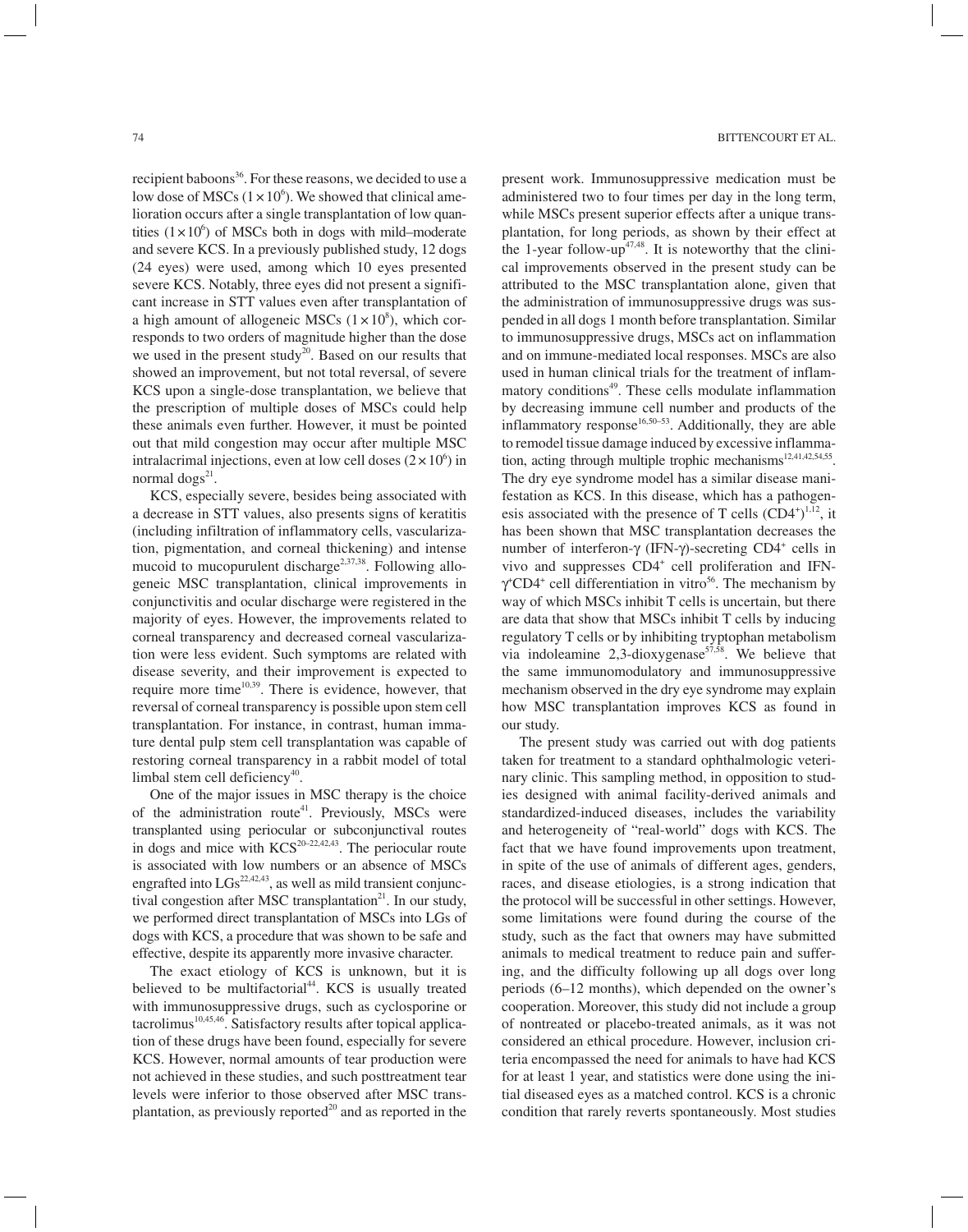with dogs have no untreated control groups<sup>2,10,20,46,48,59</sup> and mouse and rabbit models, which do include nontreated or vehicle-only treated controls, show that the condition does not resolve itself spontaneously either regarding STT or other clinical symptoms $60-63$ .

Overall, our study shows that MSC transplantation is a safe and effective treatment, especially for mild– moderate KCS in dogs, and does not require lifelong medical care or diligent attention and monitoring. We believe that the costs of this treatment will be lower for dog owners, compared to immunosuppressive treatment, since the MSC effect is maintained for at least 1 year. We show that MSC transplantation can also be used to treat dogs with mild and severe KCS, although the dogs with severe KCS had only partial improvement in STT levels. Further studies using serial MSC transplantations may prove to be more successful for the treatment of these severe cases of KCS. In addition, we believe that future studies should be evaluated over longer periods than the 1 year described here, since even after receiving a single MSC administration, the beneficial effects on tear production may take longer to be observed. We believe that although this study was carried out in dogs, it will prove to be useful in the development of treatments in human dry eye conditions, especially since the dogs studied came from a varied background, with KCS having developed spontaneously, representing real clinical conditions. Additionally, these results provide information that can be applied to human dry eye studies. Dry eye syndrome requires a multipronged approach including tear conservation and tear replacement through methods such as the punctal plug procedure, use of anti-inflammatory drugs, and surgery. The advantage of the use of MSC transplantation in KCS, as shown in this study, is the requirement of a single intervention with results lasting long periods (at least 1 year), which leads to a higher patient quality of life and also reduces treatment cost.

*ACKNOWLEDGMENT: The authors declare no conflicts of interest.*

#### **REFERENCES**

- 1. Williams DL. Immunopathogenesis of keratoconjunctivitis sicca in the dog. Vet Clin North Am Small Anim Pract. 2008;38(2):251–68.
- 2. Moore C. Diseases and surgery of the lacrimal secretory system. In: Gelatt K, editor. Veterinary ophthalmology, 3rd ed. Philadelphia (PA): Lippincott Williams & Wilkins; 1999. p. 583–608.
- 3. Giuliano EA, Moore CP. Disease and surgery of the lacrimal secretory system. In: Gelatt KN, editor. Veterinary ophthalmology, 4th ed. Ames (IA): Wiley-Blackwell; 2007. p. 633–61.
- 4. Aguirre GD, Rubin LF, Harvey CE. Keratoconjunctivitis sicca in dogs. J Am Vet Med Assoc. 1971;158(9):1566–79.
- 5. Fullard RJ, Kaswan RM, Bounous DI, Hirsh SG. Tear protein profiles vs. clinical characteristics of untreated and

cyclosporine-treated canine KCS. J Am Optom Assoc. 1995;66(7):397–404.

- 6. Barabino S, Chen Y, Chauhan S, Dana R. Ocular surface immunity: Homeostatic mechanisms and their disruption in dry eye disease. Prog Retin Eye Res. 2012;31(3):271–85.
- 7. Cullen CL, Ihle SL, Webb AA, McCarville C. Keratoconjunctival effects of diabetes mellitus in dogs. Vet Ophthalmol. 2005;8(4):215–24.
- 8. Berger SL, Scagliotti RH, Lund EM. A quantitative study of the effects of Tribrissen on canine tear production. J Am Anim Hosp Assoc. 1995;31(3):236–41.
- 9. Carter R, Colitz CMH. The causes, diagnosis, and treatment of canine keratoconjunctivitis sicca. Vet Med. 2002;97(9):683–94.
- 10. Hendrix DV, Adkins EA, Ward DA, Stuffle J, Skorobohach B. An investigation comparing the efficacy of topical ocular application of tacrolimus and cyclosporine in dogs. Vet Med Int. 2011;2011:487592.
- 11. Beyer Nardi N, da Silva Meirelles L. Mesenchymal stem cells: Isolation, in vitro expansion and characterization. Handb Exp Pharmacol. 2006(174):249–82.
- 12. Stern ME, Schaumburg CS, Pflugfelder SC. Dry eye as a mucosal autoimmune disease. Int Rev Immunol. 2013;32(1):19–41.
- 13. Gonzalez MA, Gonzalez-Rey E, Rico L, Buscher D, Delgado M. Adipose-derived mesenchymal stem cells alleviate experimental colitis by inhibiting inflammatory and autoimmune responses. Gastroenterology 2009;136(3): 978–89.
- 14. Rafei M, Campeau PM, Aguilar-Mahecha A, Buchanan M, Williams P, Birman E, Yuan S, Young YK, Boivin MN, Forner K, Basik M, Galipeau J. Mesenchymal stromal cells ameliorate experimental autoimmune encephalomyelitis by inhibiting CD4 Th17 T cells in a CC chemokine ligand 2 dependent manner. J Immunol. 2009;182(10):5994–6002.
- 15. Zappia E, Casazza S, Pedemonte E, Benvenuto F, Bonanni I, Gerdoni E, Giunti D, Ceravolo A, Cazzanti F, Frassoni F, Mancardi G, Uccelli A. Mesenchymal stem cells ameliorate experimental autoimmune encephalomyelitis inducing T-cell anergy. Blood 2005;106(5):1755–61.
- 16. Hoogduijn MJ, Popp F, Verbeek R, Masoodi M, Nicolaou A, Baan C, Dahlke MH. The immunomodulatory properties of mesenchymal stem cells and their use for immunotherapy. Int Immunopharmacol. 2010;10(12):1496–500.
- 17. Bartholomew A, Sturgeon C, Siatskas M, Ferrer K, McIntosh K, Patil S, Hardy W, Devine S, Ucker D, Deans R, Moseley A, Hoffman R. Mesenchymal stem cells suppress lymphocyte proliferation in vitro and prolong skin graft survival in vivo. Exp Hematol. 2002;30(1):42–8.
- 18. Ryan JM, Barry FP, Murphy JM, Mahon BP. Mesenchymal stem cells avoid allogeneic rejection. J Inflamm. 2005;2:8.
- 19. Parekkadan B, Milwid JM. Mesenchymal stem cells as therapeutics. Annu Rev Biomed Eng. 2010;12:87–117.
- 20. Villatoro AJ, Fernandez V, Claros S, Rico-Llanos GA, Becerra J, Andrades JA. Use of adipose-derived mesenchymal stem cells in keratoconjunctivitis sicca in a canine model. Biomed Res Int. 2015;2015:527926.
- 21. Park SA, Reilly CM, Wood JA, Chung DJ, Carrade DD, Deremer SL, Seraphin RL, Clark KC, Zwingenberger AL, Borjesson DL, Hayashi K, Russell P, Murphy CJ. Safety and immunomodulatory effects of allogeneic canine adipose-derived mesenchymal stromal cells transplanted into the region of the lacrimal gland, the gland of the third eyelid and the knee joint. Cytotherapy 2013;15(12):1498–510.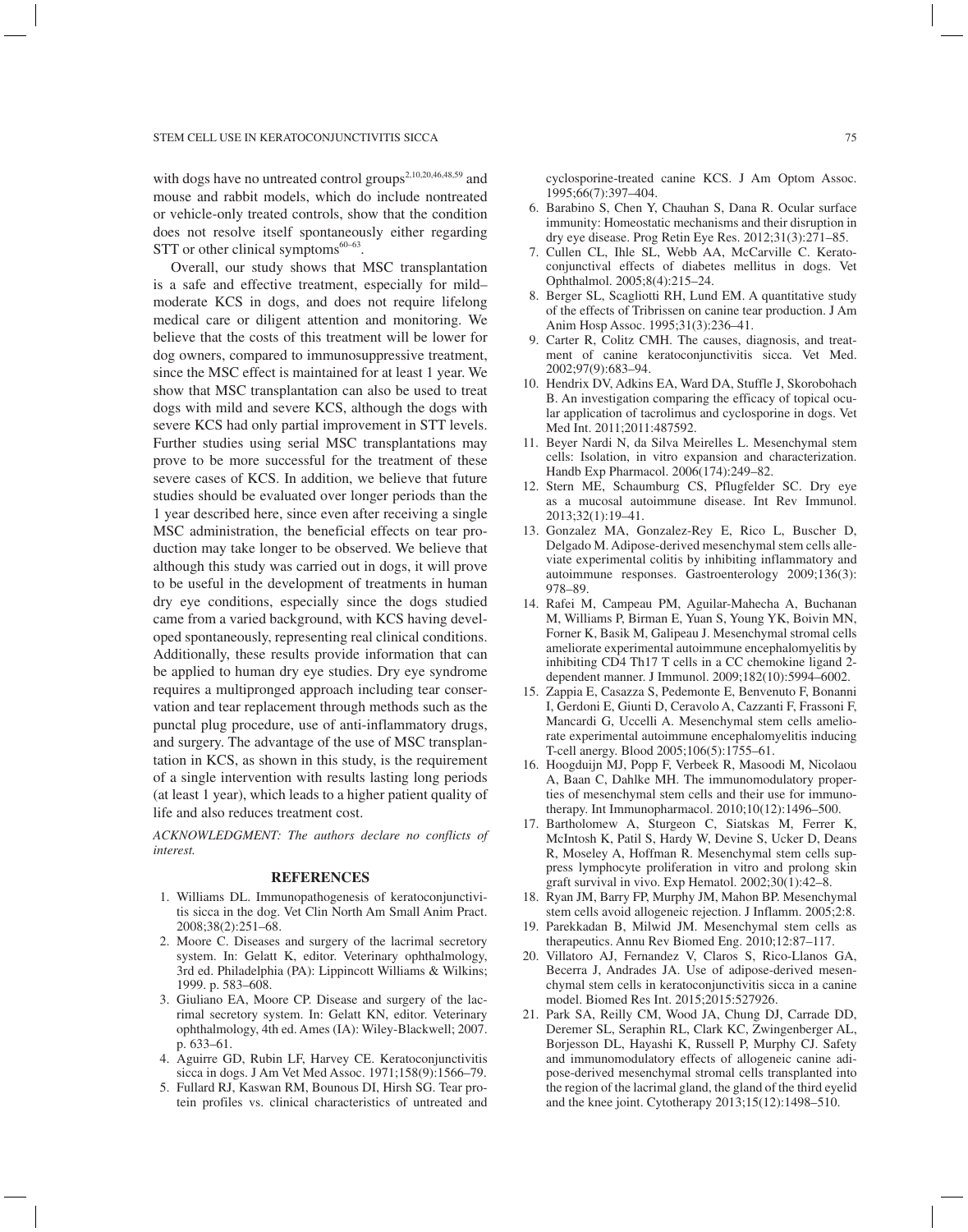- 22. Wood JA, Chung DJ, Park SA, Zwingenberger AL, Reilly CM, Ly I, Walker NJ, Vernau W, Hayashi K, Wisner ER, Cannon MS, Kass PH, Cherry SR, Borjesson DL, Russell P, Murphy CJ. Periocular and intra-articular injection of canine adipose-derived mesenchymal stem cells: An in vivo imaging and migration study. J Ocul Pharmacol Ther. 2012;28(3):307–17.
- 23. Brown DC. Control of selection bias in parallel-group controlled clinical trials in dogs and cats: 97 trials (2000–2005). J Am Vet Med Assoc. 2006;229(6):990–3.
- 24. Snyder PW. Síndrome de Sjögren. In: Tilley LP, Smith FWK, editors. Consulta veterinária em 5 minutos. São Paulo, Brazil: Manole; 2003. p. 1198–9.
- 25. Smith RE. The tear film complex: Pathogenesis and emerging therapies for dry eyes. Cornea 2005;24(1):1–7.
- 26. Volk SW, Theoret C. Translating stem cell therapies: The role of companion animals in regenerative medicine. Wound Repair Regen. 2013;21(3):382–94.
- 27. Mambelli LI, Santos EJ, Frazão PJ, Chaparro MB, Kerkis A, Zoppa AL, Kerkis I. Characterization of equine adipose tissue-derived progenitor cells before and after cryopreservation. Tissue Eng Part C Methods 2009;15(1):87-94.
- 28. Dominici M, Le Blanc K, Mueller I, Slaper-Cortenbach I, Marini F, Krause D, Deans R, Keating A, Prockop D, Horwitz E. Minimal criteria for defining multipotent mesenchymal stromal cells. The International Society for Cellular Therapy position statement. Cytotherapy 2006;8(4):315–7.
- 29. Cabral VP, Laus JL, Dagli MLZ, Pereira GT, Talieri IC, Monteiro ER, Mamede FV. Canine lacrimal and third eyelid superficial glands' macroscopic and morphometric characteristics Aspectos macroscópicos e morfométricos das glândulas lacrimal e superficial da terceira pálpebra de cães (*Canis familiares*; LINNAEUS, 1758). Ciência Rural 2005;35(2):391–7.
- 30. Zwingenberger AL, Park SA, Murphy CJ. Computed tomographic imaging characteristics of the normal canine lacrimal glands. BMC Vet Res. 2014;10:116.
- 31. Reinders ME, Dreyer GJ, Bank JR, Roelofs H, Heidt S, Roelen DL, Zandvliet ML, Huurman VA, Fibbe WE, van Kooten C, Claas FH, Rabelink TJ, de Fijter JW. Safety of allogeneic bone marrow derived mesenchymal stromal cell therapy in renal transplant recipients: The neptune study. J Transl Med. 2015;13:344.
- 32. Togel F, Cohen A, Zhang P, Yang Y, Hu Z, Westenfelder C. Autologous and allogeneic marrow stromal cells are safe and effective for the treatment of acute kidney injury. Stem Cells Dev. 2009;18(3):475–85.
- 33. Aggarwal S, Pittenger MF. Human mesenchymal stem cells modulate allogeneic immune cell responses. Blood 2005;105(4):1815–22.
- 34. Prockop DJ, Olson SD. Clinical trials with adult stem/ progenitor cells for tissue repair: Let's not overlook some essential precautions. Blood 2007;109(8):3147–51.
- 35. Grigg A, Gibson R, Bardy P, Szer J. Acute portal vein thrombosis after autologous stem cell transplantation. Bone Marrow Transplant. 1996;18(5):949–53.
- 36. Beggs KJ, Lyubimov A, Borneman JN, Bartholomew A, Moseley A, Dodds R, Archambault MP, Smith AK, McIntosh KR. Immunologic consequences of multiple, high-dose administration of allogeneic mesenchymal stem cells to baboons. Cell Transplant. 2006;15(8–9):711–21.
- 37. Moore PA. Diagnosis and management of chronic corneal epithelial defects (indolent corneal ulcerations). Clin Tech Small Anim Pract. 2003;18(3):168–77.
- 38. Montes-Mico R, Caliz A, Alio JL. Changes in ocular aberrations after instillation of artificial tears in dry-eye patients. J Cataract Refract Surg. 2004;30(8):1649–52.
- 39. Quimby JM, Webb TL, Habenicht LM, Dow SW. Safety and efficacy of intravenous infusion of allogeneic cryopreserved mesenchymal stem cells for treatment of chronic kidney disease in cats: Results of three sequential pilot studies. Stem Cell Res Ther. 2013;4(2):48.
- 40. Gomes JA, Geraldes Monteiro B, Melo GB, Smith RL, Cavenaghi Pereira da Silva M, Lizier NF, Kerkis A, Cerruti H, Kerkis I. Corneal reconstruction with tissue-engineered cell sheets composed of human immature dental pulp stem cells. Invest Ophthalmol Vis Sci. 2010;51(3):1408–14.
- 41. Gnecchi M, Zhang Z, Ni A, Dzau VJ. Paracrine mechanisms in adult stem cell signaling and therapy. Circ Res. 2008;103(11):1204–19.
- 42. Beyazyildiz E, Pinarli FA, Beyazyildiz O, Hekimoglu ER, Acar U, Demir MN, Albayrak A, Kaymaz F, Sobaci G, Delibasi T. Efficacy of topical mesenchymal stem cell therapy in the treatment of experimental dry eye syndrome model. Stem Cells Int. 2014;2014:250230.
- 43. Lee HK, Finniss S, Cazacu S, Xiang C, Brodie C. Mesenchymal stem cells deliver exogenous miRNAs to neural cells and induce their differentiation and glutamate transporter expression. Stem Cells Dev. 2014;23(23):2851–61.
- 44. Gao J, Schwalb TA, Addeo JV, Ghosn CR, Stern ME. The role of apoptosis in the pathogenesis of canine keratoconjunctivitis sicca: The effect of topical cyclosporin A therapy. Cornea 1998;17(6):654–63.
- 45. Kaswan RL, Salisbury MA. A new perspective on canine keratoconjunctivitis sicca—Treatment with ophthalmic cyclosporine. Vet Clin North Am Small Anim Pract. 1990; 20(3):583–613.
- 46. Ofri R, Lambrou GN, Allgoewer I, Graenitz U, Pena TM, Spiess BM, Latour E. Clinical evaluation of pimecrolimus eye drops for treatment of canine keratoconjunctivitis sicca: A comparison with cyclosporine A. Vet J. 2009;179(1):70–7.
- 47. Zhou XQ, Wei RL. Topical cyclosporine A in the treatment of dry eye: A systematic review and meta-analysis. Cornea 2014;33(7):760–7.
- 48. Barachetti L, Rampazzo A, Mortellaro CM, Scevola S, Gilger BC. Use of episcleral cyclosporine implants in dogs with keratoconjunctivitis sicca: Pilot study. Vet Ophthalmol. 2015;18(3):234–41.
- 49. Newman RE, Yoo D, LeRoux MA, Danilkovitch-Miagkova A. Treatment of inflammatory diseases with mesenchymal stem cells. Inflamm Allergy Drug Targets 2009;8(2):110–23.
- 50. Le Blanc K, Ringden O. Immunomodulation by mesenchymal stem cells and clinical experience. J Intern Med. 2007;262(5):509–25.
- 51. Uccelli A, Pistoia V, Moretta L. Mesenchymal stem cells: A new strategy for immunosuppression? Trends Immunol. 2007;28(5):219–26.
- 52. Glenn JD, Whartenby KA. Mesenchymal stem cells: Emerging mechanisms of immunomodulation and therapy. World J Stem Cells 2014;6(5):526–39.
- 53. Griffin MD, Ritter T, Mahon BP. Immunological aspects of allogeneic mesenchymal stem cell therapies. Hum Gene Ther. 2010;21(12):1641–55.
- 54. Prasad VK, Lucas KG, Kleiner GI, Talano JA, Jacobsohn D, Broadwater G, Monroy R, Kurtzberg J. Efficacy and safety of ex vivo cultured adult human mesenchymal stem